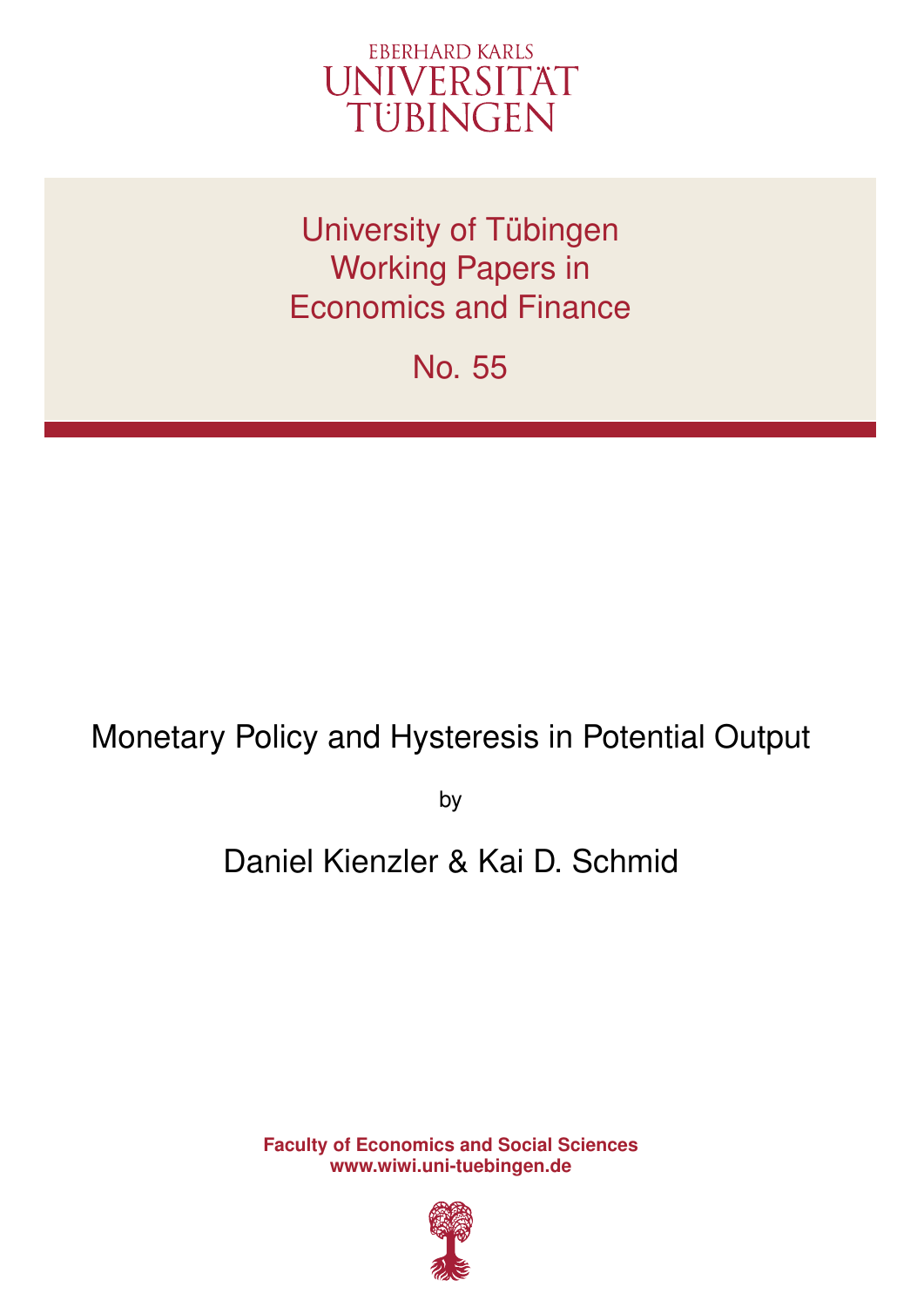# Monetary Policy and Hysteresis in Potential Output

Daniel Kienzler and Kai D. Schmid<sup>∗</sup>

March 2013

#### Abstract

We show that actively stabilizing economic activity plays a more prominent role in the conduct of monetary policy when potential output is subject to hysteresis. We augment a basic New Keynesian model by hysteresis in potential output and contrast simulation outcomes of this extended model to the standard model. We find that considering hysteresis allows for a more realistic propagation of macroeconomic shocks and persistent movements in output after monetary shocks. Our central policy implication of active output gap stabilization arises from stability analyses and welfare considerations.

Keywords: Monetary Policy, Hysteresis, Potential Output, Output Gap Mismeasurement. JEL code: E32, E50, E52.

<sup>∗</sup>*Daniel Kienzler:* University of St.Gallen. E-mail: daniel.kienzler@unisg.ch; *Kai D. Schmid:* Macroeconomic Policy Institute. E-mail: kdschmid@gmail.com; *Corresponding Author:* Kai D. Schmid, Macroeconomic Policy Institute, Hans-Böckler-Str. 39, 40476 Düsseldorf.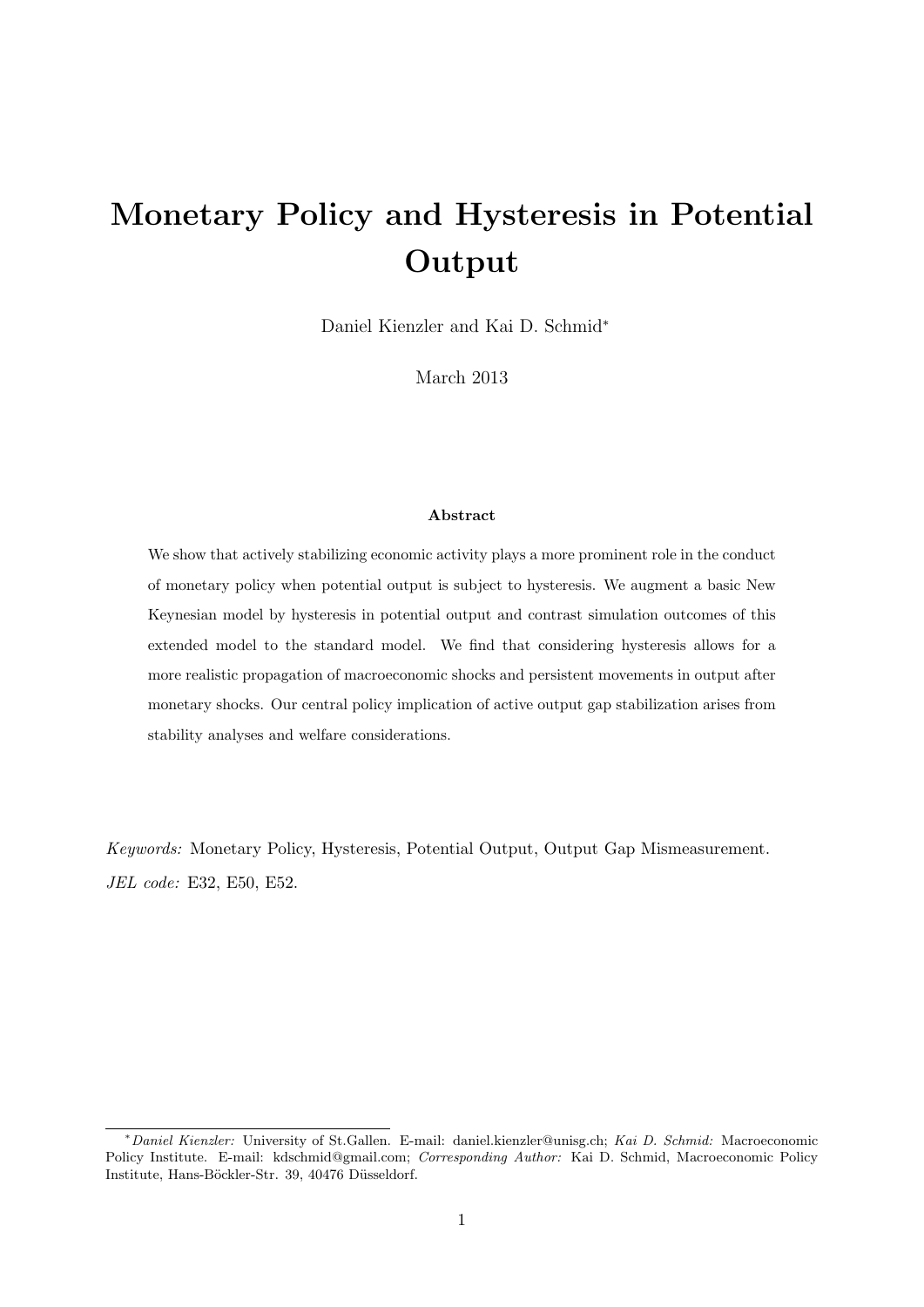# 1 Introduction

Since the heyday of the Great Recession the political and academic debate has experienced a revival of the so-called hysteresis phenomenon on a grand scale. Due to the severe crisis a large number of major economic institutions and think tanks, such as for example the European Commission (2009), Furceri and Mourougane (2009), the IMF (2009) or Pisani-Ferry and van Pottelsberghe (2009), have addressed the negative implications of the economic downturn for the development of potential output. From this debate two important questions arise: Does hysteresis have economic policy implications? If yes, how should economic policy react to hysteresis?

Generally, hysteresis means that pronounced changes in aggregate demand exhibit pro-cyclical, persistent real supply-side effects. While several facets of hysteresis have been documented in the macroeconomic literature since the early 1970s (see section 2 for a short summary of this literature), the question of how to consider such effects in terms of monetary or fiscal policy strategies has hardly been addressed by popular models. Specifically, currently used standard models designed for monetary policy research fade out the stimulus of demand-determined actual output on an economy's potential output. This holds for the logic of the New Keynesian model  $\hat{a}$  la Woodford (2003) or Galí (2008) as well as for rather pragmatic models within the inflation targeting context such as Svensson  $(2000)^{1}$  However, as Orphanides et al.  $(2000)$  argue, ignoring hysteresis effects may involve substantial misjudgement for the conduct of fiscal or monetary policies.

We address this shortcoming by examining the consequences of hysteresis in potential output for monetary policy. To this end, we extend Galí (2008)'s basic New Keynesian model by hysteresis, i.e. by allowing the path of potential output to be influenced by lagged actual output. To work out the relevance of hysteresis for monetary policy, we contrast simulation outcomes of the extended model with Galí (2008)'s benchmark model and with empirical second moments. Moreover, we examine the implications for the conduct of monetary policy with respect to stability and welfare considerations.

We find that the extended model traces more realistic adjustment patterns than the standard New Keynesian model after monetary shocks hit the economy. Specifically, hysteresis helps to reproduce empirically well-documented persistence patterns of output. Furthermore, our model

 $\overline{1}$  A notable exception to this is Woodford (2003)'s chapter 5, where he extends the basic model-setup by capital investment and illustrates that productive capacity as well as the equilibrium real rate of interest are affected by monetary policy.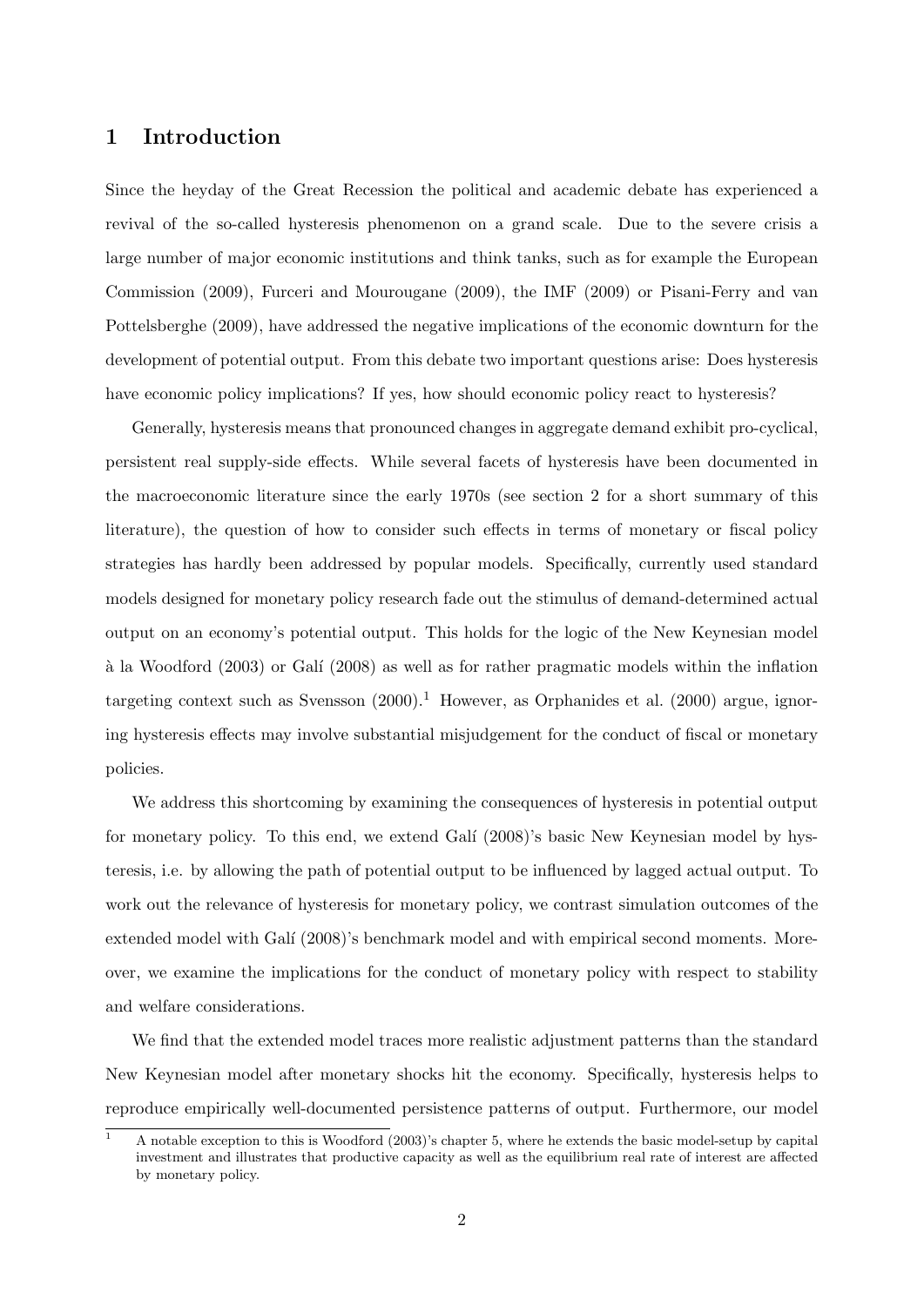exhibits a number of features that assign a more important role to active output gap stabilization if the economy is subject to hysteresis. First, if the central bank applies a monetary policy rule and the degree of hysteresis is large enough, achieving a unique stable equilibrium requires a reaction to the output gap for certain ranges of the reaction parameter for inflation. Second, if a welfare loss criterion based on the variability of inflation and the output gap is applied, reacting to the output gap in the monetary policy rule yields sizeable welfare loss reductions beyond those that would arise without hysteresis effects. The reason for these results lies in the dynamics of the output gap. If the central bank wants to fight inflation, the pro-cyclical behavior of potential output requires a balancing reaction to the output gap in order to maintain downward pressure on inflation. At the same time, this downward pressure helps to reduce inflation variability.

As a robustness check we also show that, depending on the degree of hysteresis, actively stabilizing the output gap can still be welfare improving even when there is measurement uncertainty with respect to the output gap. Furthermore, if hysteresis is in effect, shifting the focus on output instead of the output gap in the monetary policy rule is not necessarily detrimental to welfare as is the case in the basic New Keynesian model.

Although hysteresis has not played a meaningful role in standard models so far, its relevance for stabilization policy has been addressed by several authors such as Ball (1999), DeGrauwe and Costa Storti (2007), DeLong and Summers (2012), Lavoie (2004) or Solow (2000). More specifically, there are even some approaches that explicitly model such endogenous supply-side adjustment. For example, Mankiw (2001), Fritsche and Gottschalk (2006), and Kapadia (2005) basically share a common reduced form specification for hysteretic adjustment that was originally proposed by Hargreaves Heap (1980). Our model also refers to this specification.

The analysis closest to ours is Kapadia (2005) who also examines the consequences of hysteresis in potential output for monetary policy. However, there are a number of aspects which distinguish our approach from his study. First, Kapadia (2005) analyzes cost-push shocks, while we consider productivity and monetary shocks. This is common in the basic New Keynesian model and facilitates comparison with the latter. Second, Kapadia (2005) strongly focuses on different specifications of the Phillips curve. While this is a useful robustness check, it also clouds somewhat the role of hysteresis in the model. Our approach involves the basic New Keynesian Phillips curve but varies the degree of hysteresis to get better insights into the hysteresis mechanism. This is also an important robustness check since little work has been done to quantify the degree of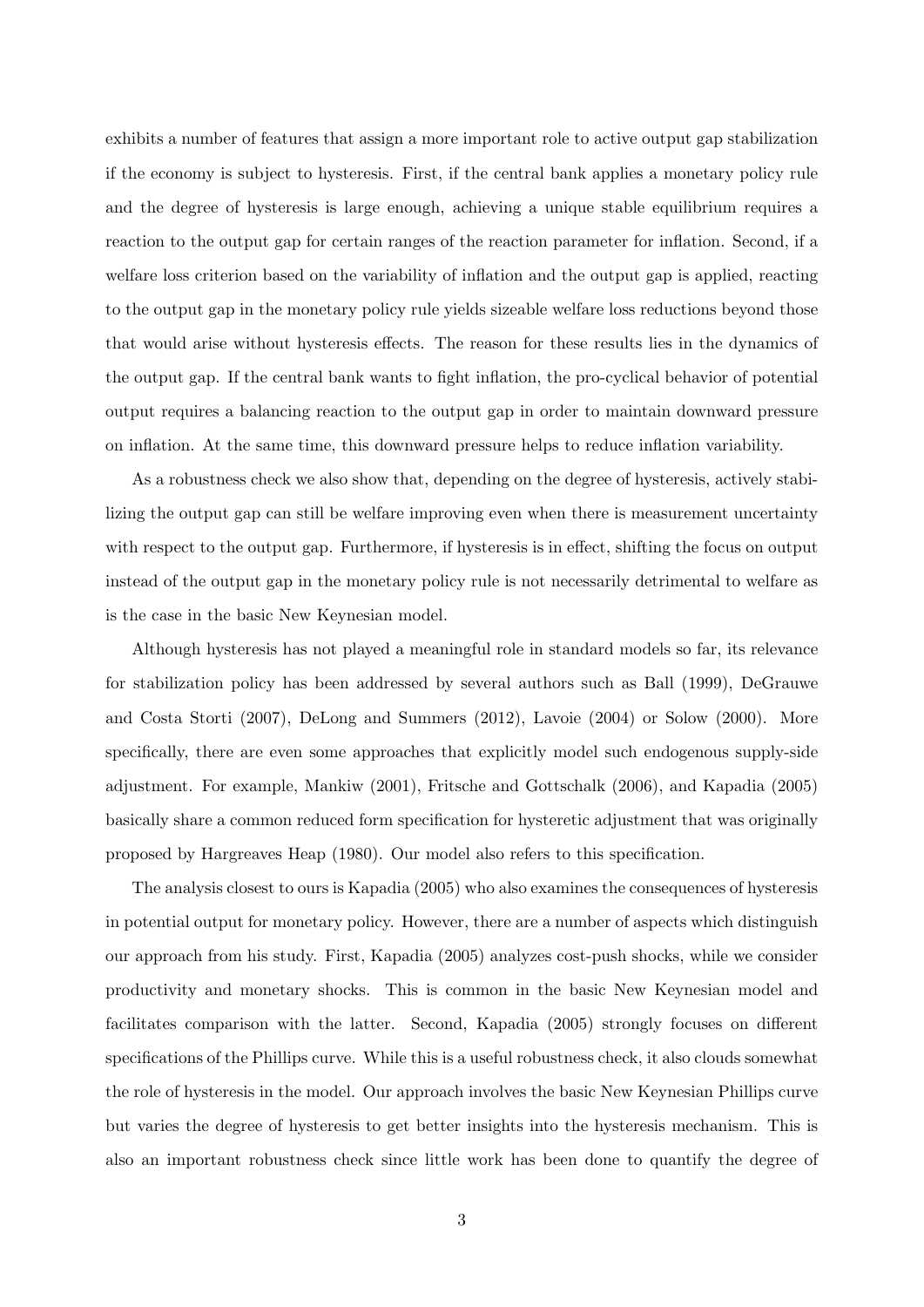hysteresis so far.<sup>2</sup> Third, while Kapadia (2005) focuses on optimal adjustment paths, we provide a more policy focused view by analyzing stability and welfare issues in the framework of interest rate rules that could potentially be adopted by policy makers. This also involves an analysis of the implications of output gap mismeasurement by the central bank.

The remainder of this paper is organized as follows: Section 2 briefly summarizes the basic mechanisms constituting hysteresis in potential output. Section 3 introduces our model. Section 4 examines the model dynamics after macroeconomic shocks, with a focus on monetary shocks. Section 5 investigates the implications of hysteresis in potential output for monetary policy. Section 6 examines the robustness of our policy implications given output gap uncertainty. Section 7 discusses the plausibility of the magnitude of hysteresis in potential output. Finally, section 8 concludes.

## 2 Hysteresis in potential output

This section summarizes the most important channels of hysteresis in potential output in a nutshell. Subsection 2.1 addresses the underlying theoretical mechanisms. Subsection 2.2 points at the respective empirical evidence.

### 2.1 Theoretical mechanisms

From a theoretical perspective pronounced changes in aggregate demand can impact potential output in several ways. As pointed out by Blanchard (2008), DeLong and Summers (2012), Schmid (2010) or Solow (2000), according to the factors within a conventional production function (capital stock, employment and total factor productivity) one may categorize three major channels of hysteretic adjustment: First, varying net capital formation, second, labor market hysteresis, and third, investment-induced efficiency gains. These mechanisms have been extensively documented in the literature and will therefore in the following only be addressed briefly.

First, as a very basic insight from the theory of economic growth, capital investment not only affects aggregate income (multiplier dynamics) but also changes an economy's productive capacity (accelerator mechanism). Hence, for example in case of a severe recession the investment shortfall reduces the future productive potential of an economy.

<sup>2</sup> See section 7 for a discussion of this issue.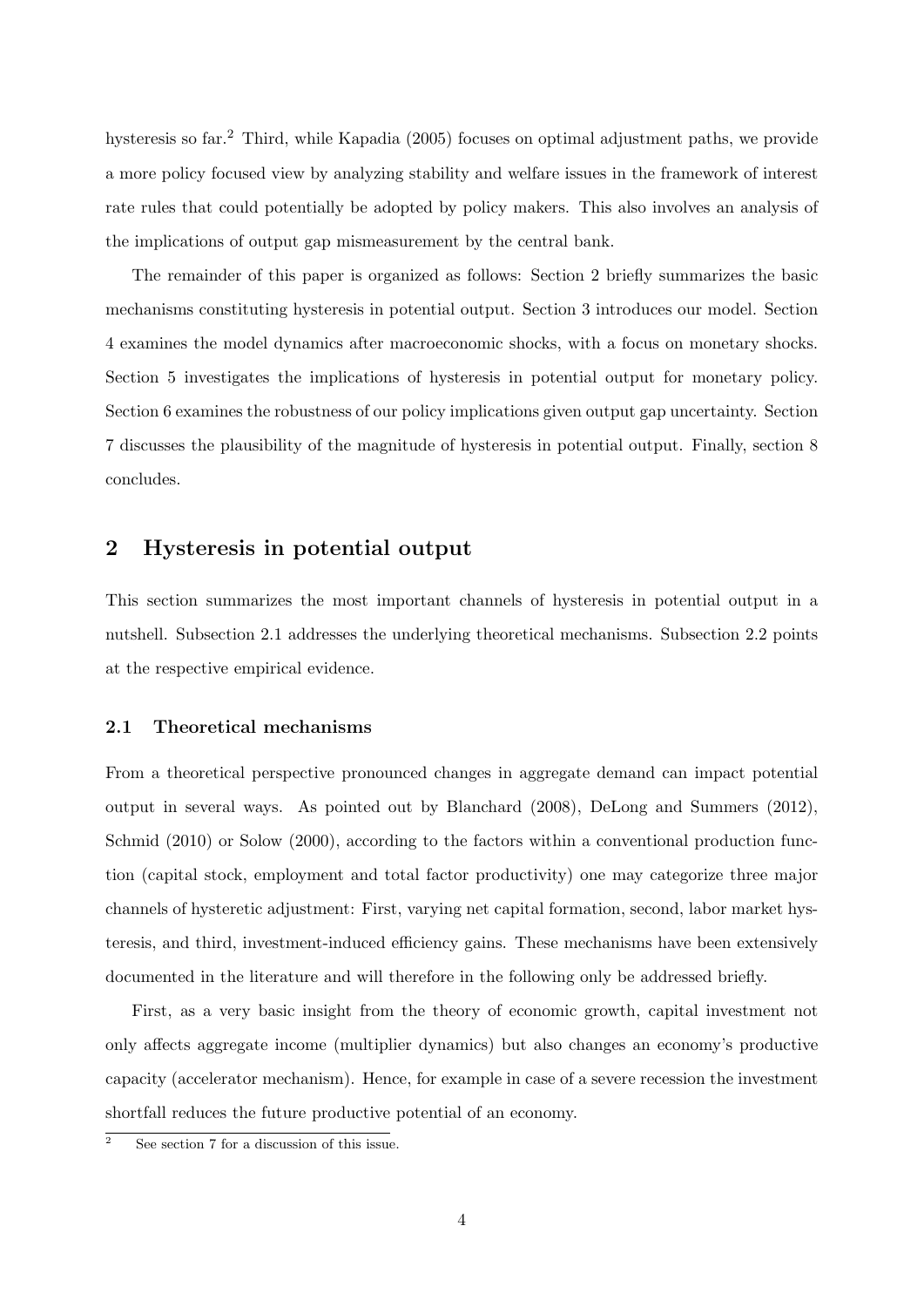Second, as seminally pointed out by Phelps (1972) and, for example also addressed by Ball and Mankiw (2002) or Spahn (2000), labor market hysteresis captures the pro-cyclical impact of recent cyclical unemployment upon the current natural rate of unemployment. Thereby, cyclical changes of the demand for employees lead to the adjustment of the effective labor supply. The most prominent channels behind this phenomenon are insider-outsider mechanisms as highlighted by Blanchard and Summers (1987) and Lindbeck and Snower (1988) and de-qualification (skill loss) as addressed by Hargreaves Heap (1980) and Pissarides (1992).

Third, as pioneered by Arrow (1962), Kaldor (1966), Solow (1960) and Young (1928), changes in aggregate demand may stimulate the growth of labor productivity. Thereby, market expansion during economic upturns pushes the division of labor and stimulates industrial specialization and intersectoral spillovers which raise productivity on a macroeconomic level. Besides this, the application of innovative production techniques and the use of new machinery (vintages approach) - which is itself stimulated by cyclical capacity adjustment - promote learning-by-doing effects and initiate intersectoral knowledge spillovers.

#### 2.2 Empirical evidence

On the empirical side, many studies such as Bank of England (2012), Cerra and Saxena (2008), DeLong and Summers (2012), European Commission (2009), Furceri and Mourougane (2009) or Pisani-Ferry and van Pottelsberghe (2009) have provided evidence for hysteresis in potential output in the context of the Great Recession. Most of these analyses go beyond the recent experience and thus also cover earlier time periods. Thereby, it has become common sense that hysteresis, although difficult to quantify, is not only in place in times of severe economic downturns. Rather there has also been evidence for positive hysteresis which is in line with the underlying theoretical considerations. Within this literature the adjustment of potential output to cyclical fluctuations is normally explained by the above mentioned hysteresis channels.

Focussing on the empirical relevance of these specific mechanisms, since the late 1970s there has been a variety of studies exploring the scope of labor market hysteresis and the pro-cyclical character of productivity growth. For example, Blanchard and Summers (1988) as well as Layard and Bean (1989) state empirical evidence for de-qualification and decreasing re-employment options of long-term unemployed persons. Hargreaves Heap (1980) and McGregor (1978) observe a positive relationship between average unemployment duration and the level of unemployment.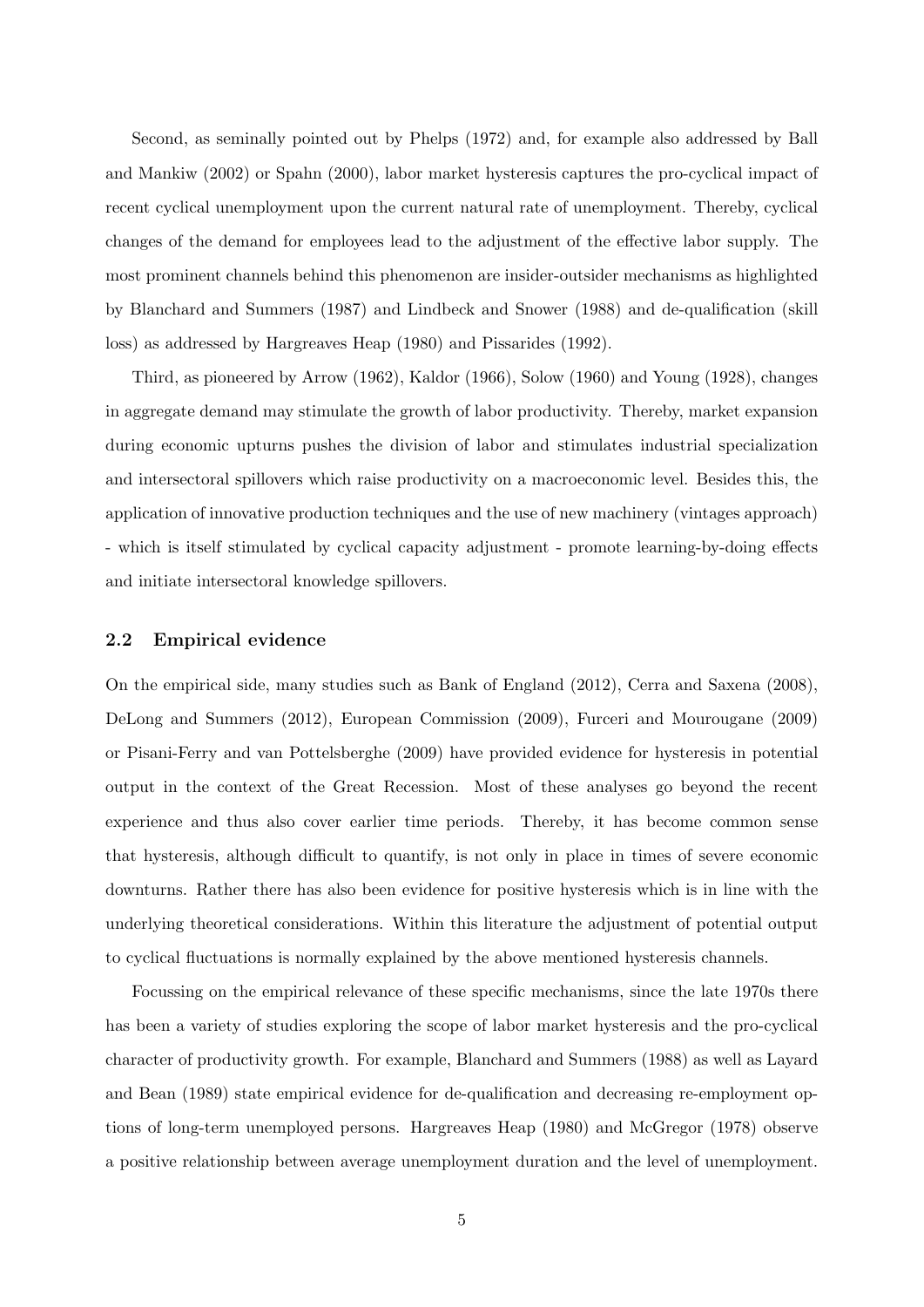Daly et al. (2011) find that during the Great Recession the natural rate of unemployment has risen substantially. Regarding investment-induced efficiency gains, among others Léon-Ledesma and Thirlwall (2002) and Cornwall and Cornwall (2002) provide broad cross-country evidence of positive effects of aggregate demand and particularly capital investment on labor productivity.

# 3 Model

Our modelling framework to address the implications of hysteresis in potential output for monetary policy is the basic New Keynesian set-up. It consists of a dynamic IS-equation, a forwardlooking Phillips curve and a central bank reaction function. For a detailed derivation of the basic model, we refer to chapter  $3$  in Galí  $(2008)$ .

The dynamic IS-equation of the model reads

$$
y_t = E_t \{ y_{t+1} \} - \frac{1}{\sigma} (i_t - E_t \{ \pi_{t+1} \} - \rho), \tag{1}
$$

where  $y_t$  is (log) output,  $i_t$  is the central bank's (nominal) interest rate,  $\pi_t$  is the inflation rate in period t, and  $\rho$  is the discount rate. This IS-equation is a log-linearized version of the household's Euler equation combined with the market clearing condition that consumption equals output.

Nominal supply-side dynamics are captured by a forward-looking Phillips curve given by

$$
\pi_t = \beta E_t \{\pi_{t+1}\} + \kappa (y_t - y_t^*),
$$
\n(2)

where  $y_t^*$  $_{t}^{*}$  is (log) potential output in period t. Its derivation involves aggregating the log-linearized optimal price-setting rules of firms facing a constant probability of resetting prices, in a neighborhood of the zero inflation steady state. In the context of this model, potential output is the equilibrium level of output if prices were completely flexible.

The central bank employs the following interest rate rule:

$$
i_t = \rho + \gamma \pi_t + \psi(y_t - y_t^*) + \nu_t,\tag{3}
$$

where  $\nu_t$  is an exogenous component of monetary policy following the AR(1)-process  $\nu_t = \rho_\nu \nu_{t-1} +$  $u_t^{\nu}$ .  $u_t^{\nu}$  is an error term with mean zero and variance  $\sigma_{\nu}$ .  $\gamma$  and  $\psi$  are parameters determining the strength of the central bank's reaction to inflation and the output gap.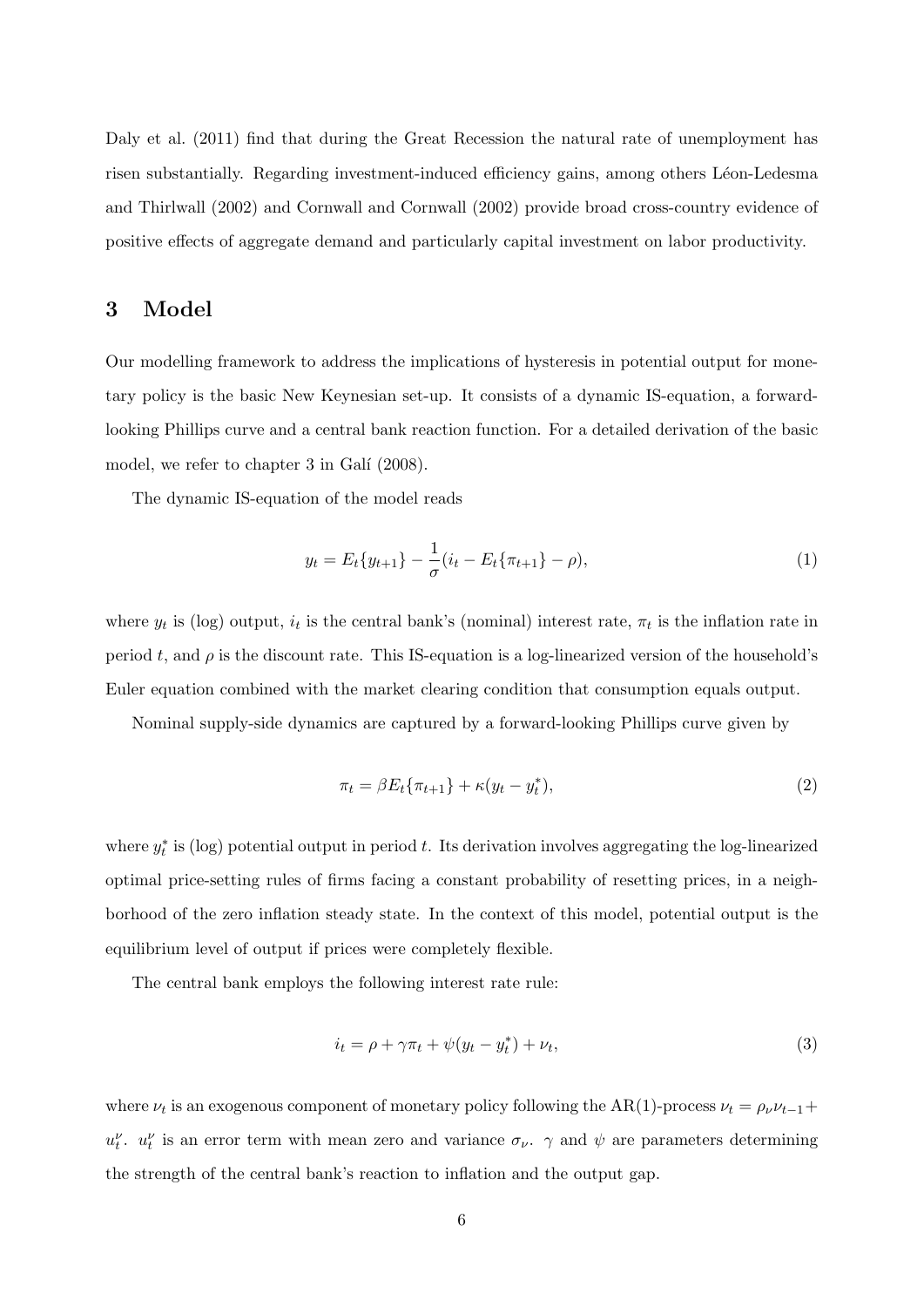In the basic New Keynesian model, potential output evolves according to  $y_t^* = a_t$  (we have neglected the constant), where  $a_t$  is (log) productivity. Assuming an AR(1)-process for productivity yields

$$
y_t^* = \rho_a y_{t-1}^* + u_t^a,
$$

where  $u_t^a$  is a productivity shock with mean zero and variance  $\sigma_a$ . We deviate from this specification to allow for hysteresis effects. Specifically, we model the process of potential output as

$$
y_t^* = (1 - \eta)\rho_a y_{t-1}^* + \eta y_{t-1} + u_t^a,\tag{4}
$$

where  $\eta$  is the degree of hysteresis. Potential output is thus not only a function of productivity and past potential output but also a function of past actual output. This formulation of hysteresis is meant to capture the various channels described in section 2 on an aggregate level, as similarly applied by Kapadia (2005) and Fritsche and Gottschalk (2006).<sup>3</sup> The higher (lower)  $\eta$ , the more (less) potential output is affected by lagged actual output. Note that the basic New Keynesian model is nested in our specification for  $\eta = 0$ .

# 4 Hysteresis and monetary policy shocks

Since we ultimately aim at analyzing monetary policy issues, we need an indication of whether our model is reliable. Therefore, we compare model generated second moments to empirical second moments and show that our model can improve on some dimensions compared to the basic New Keynesian model. The two variables we can evaluate are inflation and output. Unfortunately, such a comparison is not possible for potential output. In the model, the variance of potential output is driven by innovations in productivity, while in the data potential output is some kind of smoothed trend of actual output.<sup>4</sup>

Nevertheless, we can still infer from the characteristics of inflation and output if our specification for potential output adds realism to the model. As we will show, hysteresis helps reconcile model outcomes with well-established stylized facts. In particular, Christiano et al. (2005) docu-

 $\frac{3}{4}$  The functional form dates back to Hargreaves Heap (1980).

<sup>4</sup> This also holds if potential output is calculated using the production function approach.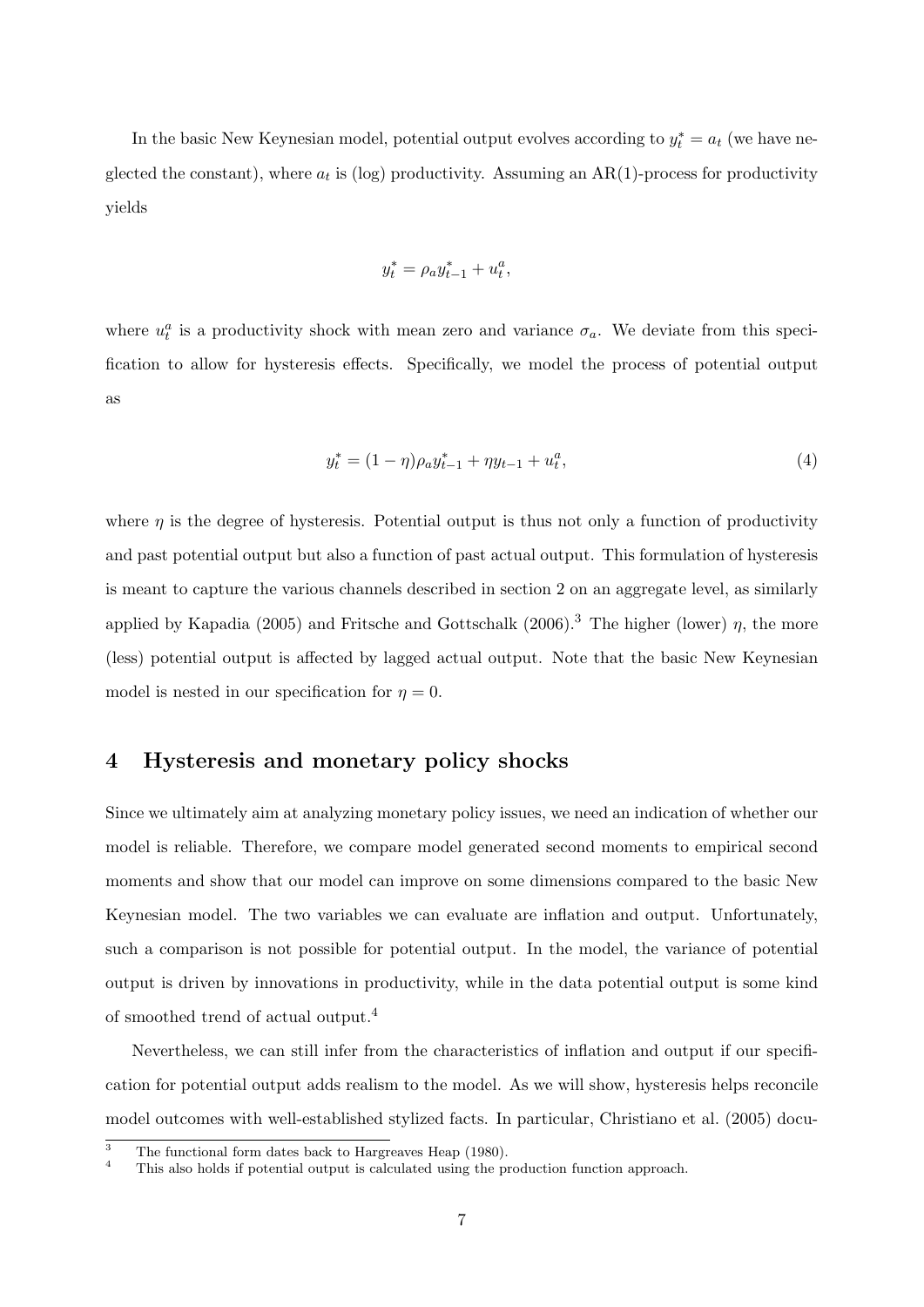ment a persistent response of output to monetary shocks which cannot be reproduced by the basic New Keynesian model. Our model with hysteresis is particularly suited for studying the effects of monetary shocks since they have an impact on potential output in our specification. This in turn implies richer dynamics of output and inflation in response to monetary shocks than in the standard New Keynesian model. In contrast, we do not expect substantial deviations regarding productivity shocks because, as in the standard model, these impact potential output directly, outweighing the hysteresis effect on this margin.

To simulate second moments, we have to calibrate the model's parameters. Following Galí (2008), we set  $\beta = 0.99$ ,  $\rho = -log(\beta)$ ,  $\kappa = 0.13$  and  $\sigma = 1$ , which implicitly assumes an annual steady state real interest rate of 4%, a log utility function of consumers, a degree of price stickiness of 4 quarters, a Frisch elasticity of labor supply of 1, an elasticity of substitution of 6 and a labor elasticity of output of  $1/3$ . For these parameters, we stick to this calibration throughout the rest of the paper. This facilitates direct comparisons of our model outcomes to the basic New Keynesian model in Galí (2008). Besides this, we have to decide on the values of the policy reaction parameters. Like much of the literature that aims at describing a realistic behavior of the Federal Reserve, we set  $\gamma = 1.5$ <sup>5</sup> For the reaction to the output gap, we set  $\psi = 0.3$  since it is the smallest value for which stability is ensured for all considered degrees of hysteresis.<sup>6</sup> The degree of hysteresis is varied between  $\eta = 0$  - in which case our model coincides with the basic New Keynesian model - and  $\eta = 0.5$ . This parameter range for  $\eta$  will be discussed in section 7. For the specification of the exogenous processes we follow Smets and Wouters (2003) and set  $\rho_a = 0.81$ ,  $\sigma_a = 0.5\%$  and  $\sigma_{\nu} = 0.15\%$ . The last two values are also found in Lechthaler et al. (2010). Moreover, we use different values for  $\rho_{\nu}$  to illustrate the persistence properties of our model in response to monetary shocks.

Table 1 contrasts empirical and model generated business cycle statistics for output y and inflation  $\pi$ . The first data row shows empirical unconditional moments. Data are from the OECD and range from 1955Q1 to 2012Q4. For calculating empirical moments we follow Stock and Watson (1999). Empirical moments for output are obtained using the cyclical component of US real GDP, calculated as percentage deviation from HP-filtered trend. Inflation is calculated as the quarter-on-quarter percentage change in the CPI at annual rates. Empirical moments for inflation are calculated using the cyclical component of inflation obtained by an HP filter.

 $rac{5}{6}$  See Taylor (1993).

The issue of stability is separately analyzed and discussed in subsection 5.1.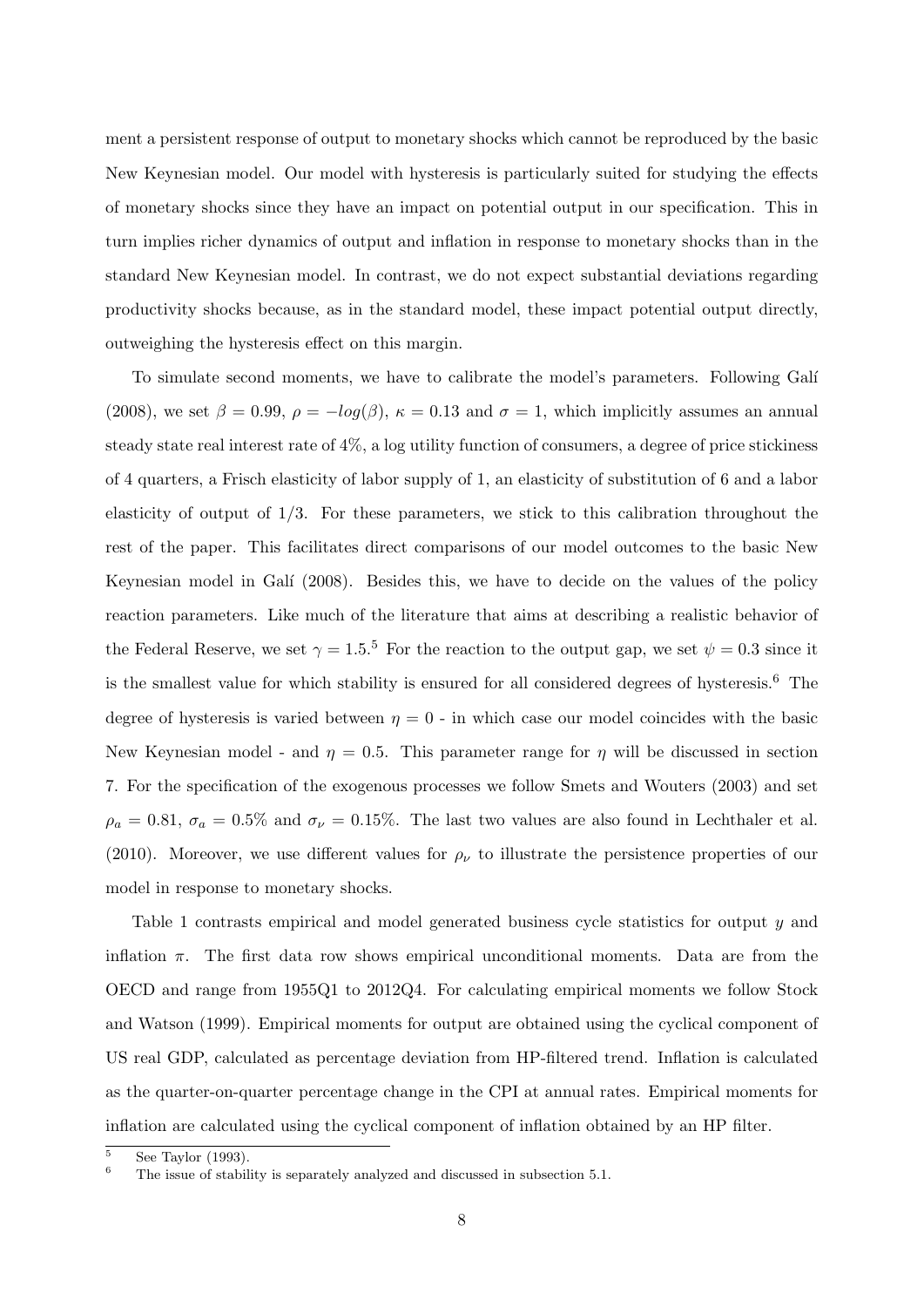|                           | Standard dev.    |        | Autocorr.        |         | Corr.        |
|---------------------------|------------------|--------|------------------|---------|--------------|
|                           | $\boldsymbol{y}$ | $\pi$  | $\boldsymbol{y}$ | $\pi$   | $y, \pi$     |
|                           |                  |        |                  |         |              |
| data                      | 0.0155           | 0.0215 | 0.85             | 0.32    | 0.27         |
| Joint shock               |                  |        |                  |         |              |
| $\eta=0$                  | 0.0106           | 0.0013 | 0.89             | 0.86    | $-0.88$      |
| $\eta=0.1$                | 0.0107           | 0.0013 | 0.89             | 0.85    | $-0.87$      |
| $\eta=0.2$                | 0.011            | 0.0013 | 0.89             | 0.85    | $-0.86$      |
| $\eta=0.3$                | 0.0114           | 0.0013 | $0.9\,$          | 0.85    | $-0.85$      |
| $\eta=0.4$                | 0.0121           | 0.0013 | 0.91             | 0.85    | $-0.84$      |
| $\eta=0.5$                | 0.0135           | 0.0014 | 0.92             | 0.85    | $-0.83$      |
| Monetary shock            |                  |        |                  |         |              |
| $\eta = 0$                | 0.0016           | 0.0004 | 0.5              | 0.5     | $\mathbf{1}$ |
| $\eta=0.1$                | 0.0021           | 0.0004 | 0.64             | 0.45    | 0.89         |
| $\eta=0.2$                | 0.0027           | 0.0004 | 0.76             | 0.43    | 0.62         |
| $\eta=0.3$                | 0.0037           | 0.0005 | 0.84             | 0.46    | 0.28         |
| $\eta=0.4$                | 0.0052           | 0.0006 | 0.89             | 0.55    | $-0.07$      |
| $\eta=0.5$                | 0.0073           | 0.0007 | 0.93             | 0.65    | $-0.37$      |
| <b>Productivity Shock</b> |                  |        |                  |         |              |
| $\eta = 0$                | 0.0104           | 0.0012 | 0.9              | $0.9\,$ | $-1$         |
| $\eta=0.1$                | 0.0105           | 0.0012 | 0.9              | 0.9     | $-1$         |
| $\eta=0.2$                | 0.0106           | 0.0012 | $0.9\,$          | 0.9     | $-1$         |
| $\eta=0.3$                | 0.0108           | 0.0012 | 0.91             | 0.91    | $-1$         |
| $\eta=0.4$                | 0.11             | 0.0012 | 0.91             | 0.91    | $-1$         |
| $\eta=0.5$                | 0.0114           | 0.0012 | 0.91             | 0.91    | $-1$         |

**Table 1:** Business cycle statistics for a persistent monetary policy shock ( $\rho_{\nu} = 0.5$ ). The first data row shows empirical second moments. Quarterly data from 1955Q1 to 2012Q4 are obtained from the OECD Quarterly National Accounts database and the Main Economic Indicators database. y is the cyclical component of real GDP as percentage deviation from HP-filtered trend.  $\pi$  is the cyclical component of inflation rate obtained by an HP filter. The inflation rate is calculated as quarterly percentage change of consumer price index at an annual rate. The other data rows show model generated second moments for joint, monetary, and productivity shocks, respectively and for different degrees of hysteresis  $\eta$ .

The other second moments in table 1 are model generated moments for joint, monetary and productivity shocks for different degrees of hysteresis, respectively. Looking at productivity shocks, the only notable difference between the various hysteresis specifications and the basic New Keynesian model  $(\eta = 0)$  is the somewhat larger propagation of the productivity shock as hysteresis effects increase. This is documented by increasing standard deviations for output as  $\eta$  increases, bringing the model predictions closer to the empirical counterpart on this account. Otherwise, as noticed above, hysteresis does not make much of a difference for productivity shocks.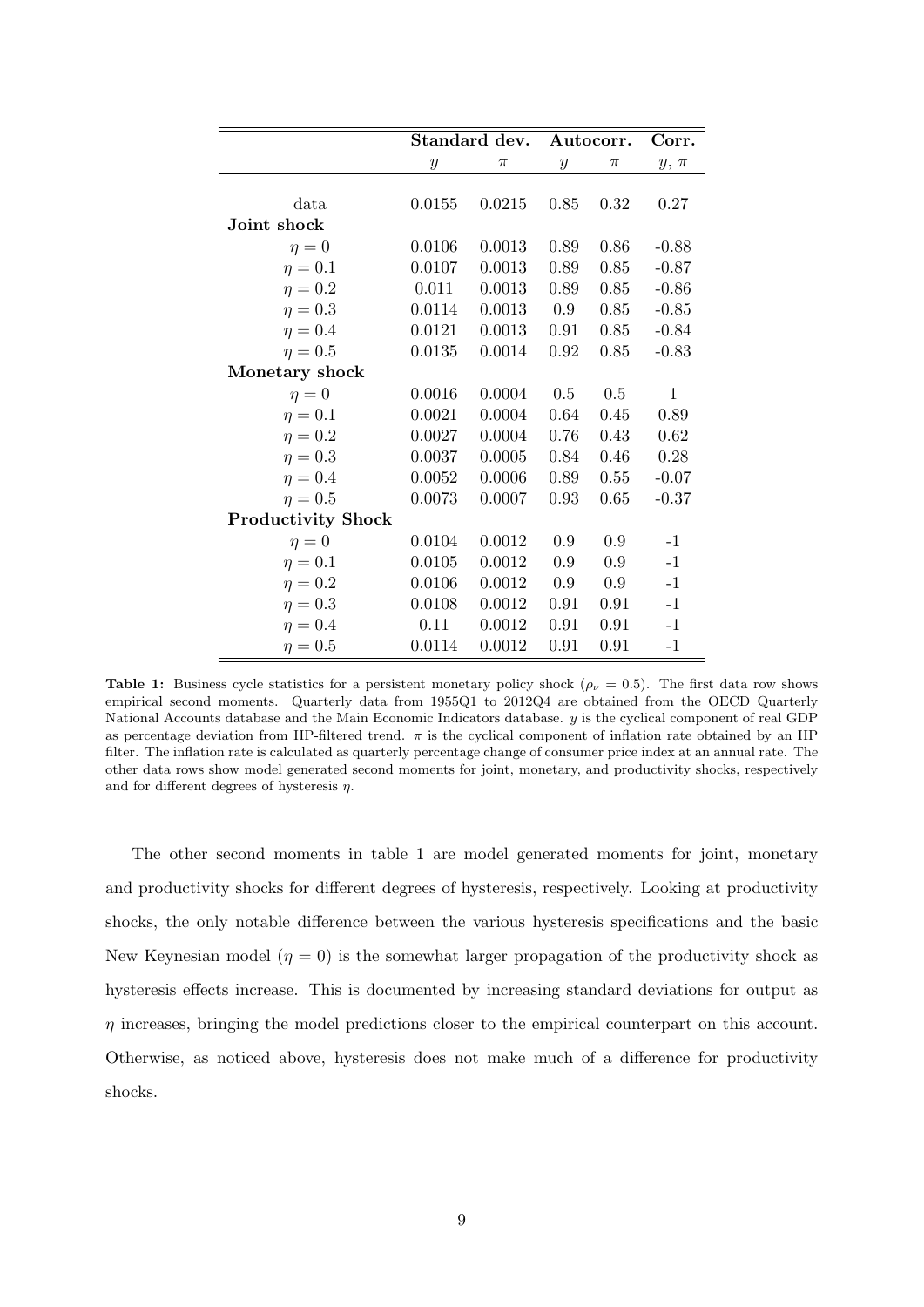|                | Standard dev. |        | Autocorr.     |           | Corr.    |
|----------------|---------------|--------|---------------|-----------|----------|
|                | $\mathcal{Y}$ | $\pi$  | $\mathcal{Y}$ | $\pi$     | $y, \pi$ |
|                |               |        |               |           |          |
| data           | 0.0155        | 0.0215 | 0.85          | 0.32      | 0.27     |
| Joint shock    |               |        |               |           |          |
| $\eta = 0$     | 0.0105        | 0.0012 | 0.89          | 0.89      | $-0.98$  |
| $\eta=0.1$     | 0.0106        | 0.0012 | 0.89          | 0.89      | $-0.98$  |
| $\eta=0.2$     | 0.0107        | 0.0012 | 0.89          | 0.89      | $-0.98$  |
| $\eta=0.3$     | 0.0109        | 0.0012 | 0.9           | 0.89      | $-0.97$  |
| $\eta = 0.4$   | 0.011         | 0.0012 | 0.9           | 0.9       | $-0.97$  |
| $\eta=0.5$     | 0.0116        | 0.0012 | 0.91          | 0.9       | $-0.97$  |
| Monetary shock |               |        |               |           |          |
| $\eta=0$       | 0.001         | 0.0001 | $\theta$      | $\theta$  | 1        |
| $\eta=0.1$     | 0.0011        | 0.0001 | 0.13          | $-0.0489$ | 0.9172   |
| $\eta=0.2$     | 0.0013        | 0.0001 | 0.29          | $\theta$  | 0.68     |
| $\eta=0.3$     | 0.0015        | 0.0002 | 0.46          | 0.12      | 0.35     |
| $\eta=0.4$     | 0.0018        | 0.0002 | 0.6           | 0.29      | 0.185    |
| $\eta=0.5$     | 0.0023        | 0.0002 | 0.72          | 0.45      | $-0.26$  |

**Table 2:** Business cycle statistics for a one-off (transitory) monetary policy shock ( $\rho_{\nu} = 0$ ). The explanations for table 1 carry over to this table. Model second moments for the productivity shock are not reported since they are the same as in table 1.

Consequently, as the productivity shock is the dominating shock for our calibration<sup>7</sup>, the effects of hysteresis for joint shocks seem to be small and only apparent for the reported standard deviations. Note, however, that this is only the case because our relatively small model features only one demand shock (the monetary shock). In medium scale models with several demand shocks, this dominance of the productivity shock would be qualified.

The main effects of hysteresis come to light when looking at monetary shocks. Table 1 shows model moments for an autocorrelated monetary shock with  $\rho_{\nu} = 0.5$ . In the literature this is often assumed to incorporate a realistic amount of persistence into the model.<sup>8</sup> As usual, in the standard model the autocorrelation of the monetary shock is passed on to the autocorrelation of output and inflation, and the correlation of these two variables is 1. As hysteresis kicks in, the correlation between output and inflation decreases with  $\eta$  and standard deviations rise, which is a desirable feature of the model considering the respective empirical counterparts. More importantly, the persistence of output increases substantially, which is in line with the empirical evidence on monetary shocks. The persistence of inflation first decreases when hysteresis effects

<sup>7</sup> The productivity shock is approximately 3.5 times stronger than the monetary shock in line with the estimates of Smets and Wouters (2003).

See for example Galí (2008).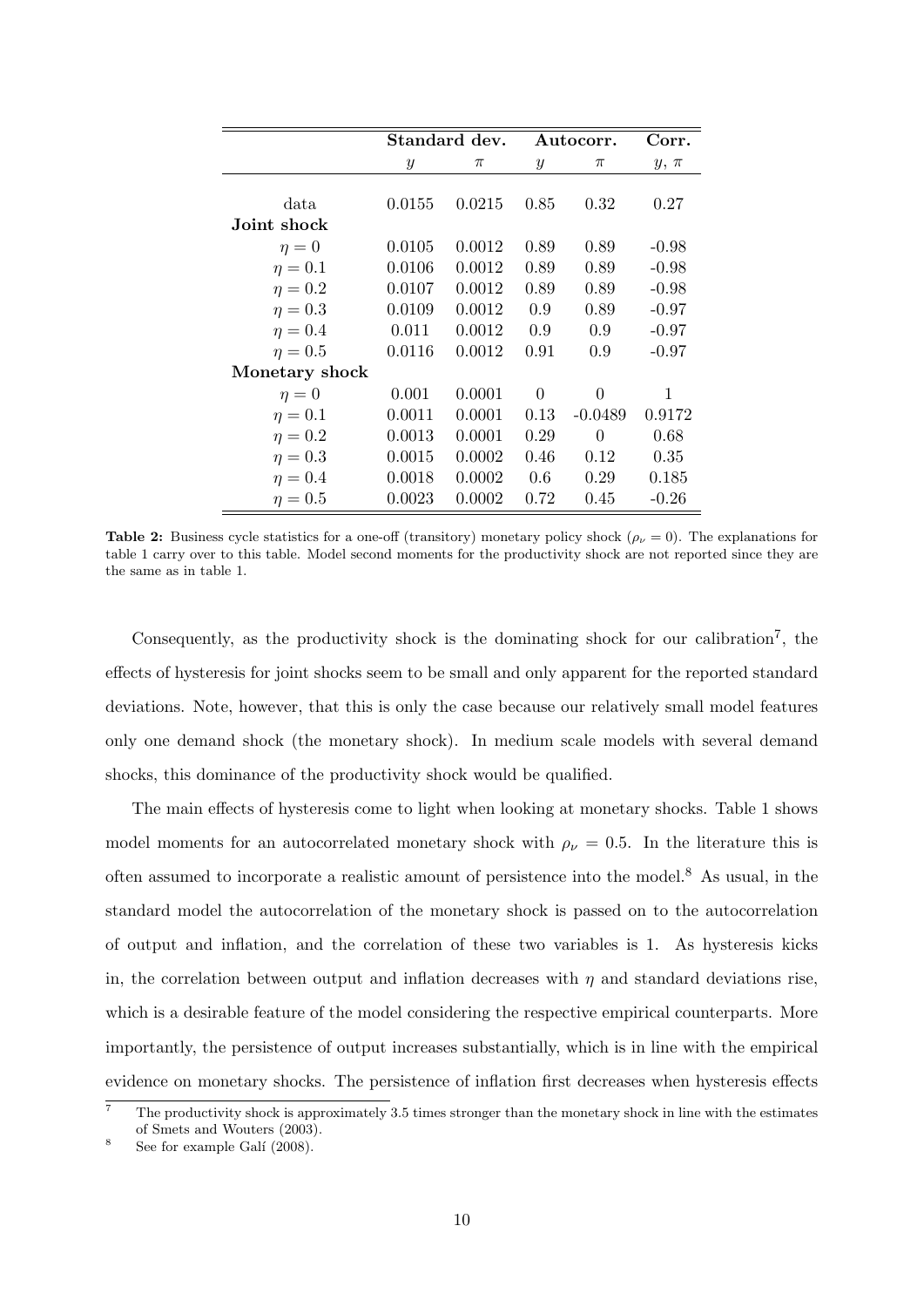

Figure 1: Model generated impulse response functions for output, inflation, potential output and the policy rate in the case of a transitory monetary policy shock and different degrees of hysteresis  $\eta$ . Units are percent of standard error of the underlying shock.

become relevant and then increases with the strength of hysteretic adjustment. Note that this feature also brings the model predictions closer to the empirical counterpart for moderate degrees of hysteresis.

To elucidate the implications of hysteresis for the persistence characteristics of the model for a monetary shock, we also consider a one-off (transitory) monetary policy shock. This is illustrated in table 2. Without externally induced persistence, the autocorrelation for output and inflation in the standard model is zero. When hysteresis effects are considered, the autocorrelation in output and inflation increases substantially, up to 0.72 and 0.45, respectively, for a high degree of hysteresis. For output, even small to medium degrees of hysteresis bring about notable improvements of the model's internal persistence properties.

The improvements for the propagation of shocks and the internal persistence are well apparent when we look at impulse response functions (IRFs) for monetary policy shocks. Figure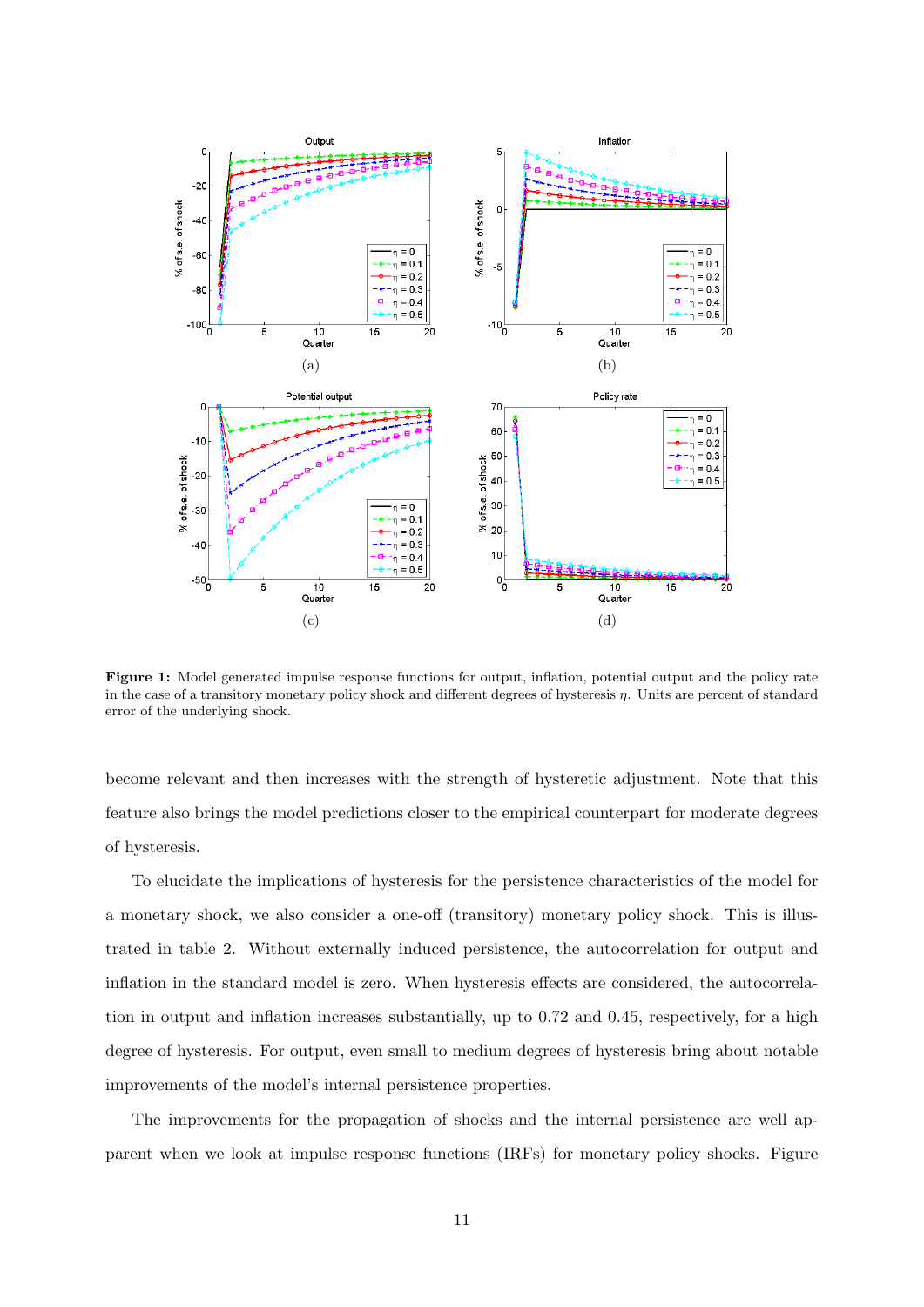1 shows IRFs for output, inflation, potential output and the policy rate for a transitory monetary policy shock. The different IRFs for each variable refer to different degrees of hysteresis. While there is no output persistence at all for  $\eta = 0$ , persistence gradually increases for higher degrees of hysteresis. We also see why the autocorrelation coefficient for inflation is negative for a small degree of hysteresis in case of a monetary shock. The reason is that inflation exhibits an "overshooting" behavior. After inflation decreases on impact of the monetary policy shock, the hysteretic adjustment induces a relatively quick decrease of the output gap, attenuating the downward pressure on inflation. For a small value of  $\eta$ , this effect dominates the slow adjustment to equilibrium in the subsequent periods. We also see that potential output is responding quite heavily in the hysteresis case, while it is constant after a monetary policy shock in the basic New Keynesian model. Moreover, the IRFs illustrate well the stronger propagation of shocks when hysteresis is in effect which is apparent in the magnitude of the responses.

### 5 Implications of hysteresis for monetary policy

We study the implications of hysteresis for a monetary authority using an interest rate rule as a policy guideline. That is, the central bank decides on the nominal interest rate according to a reaction function of endogenous variables. The monetary policy decision then boils down to setting the reaction parameters on these endogenous variables.

In this setting, we address two questions: First, how can monetary policy achieve a stable economy when hysteresis effects are in place? In particular, we are looking for constellations of reaction parameters which yield a unique stable equilibrium. Second, for the set of parameter constellation that yields unique stationary equilibria, which policy yields a minimal welfare loss? In addition, we elucidate how policies that yield stable outcomes and minimal welfare losses under hysteresis differ from the respective policies in the baseline model without hysteresis effects.

For the analysis of stability and welfare issues it is convenient to rewrite the model so as to present it in matrix form. Plugging (3) into (1) and rearranging yields

$$
E_t\{y_{t+1}\} = \frac{\sigma + \psi}{\sigma}y_t - \frac{1}{\sigma}E_t\{\pi_{t+1}\} + \frac{\gamma}{\sigma}\pi_t - \frac{\psi}{\sigma}y_t^* + \frac{1}{\sigma}\nu_t.
$$
\n
$$
\tag{5}
$$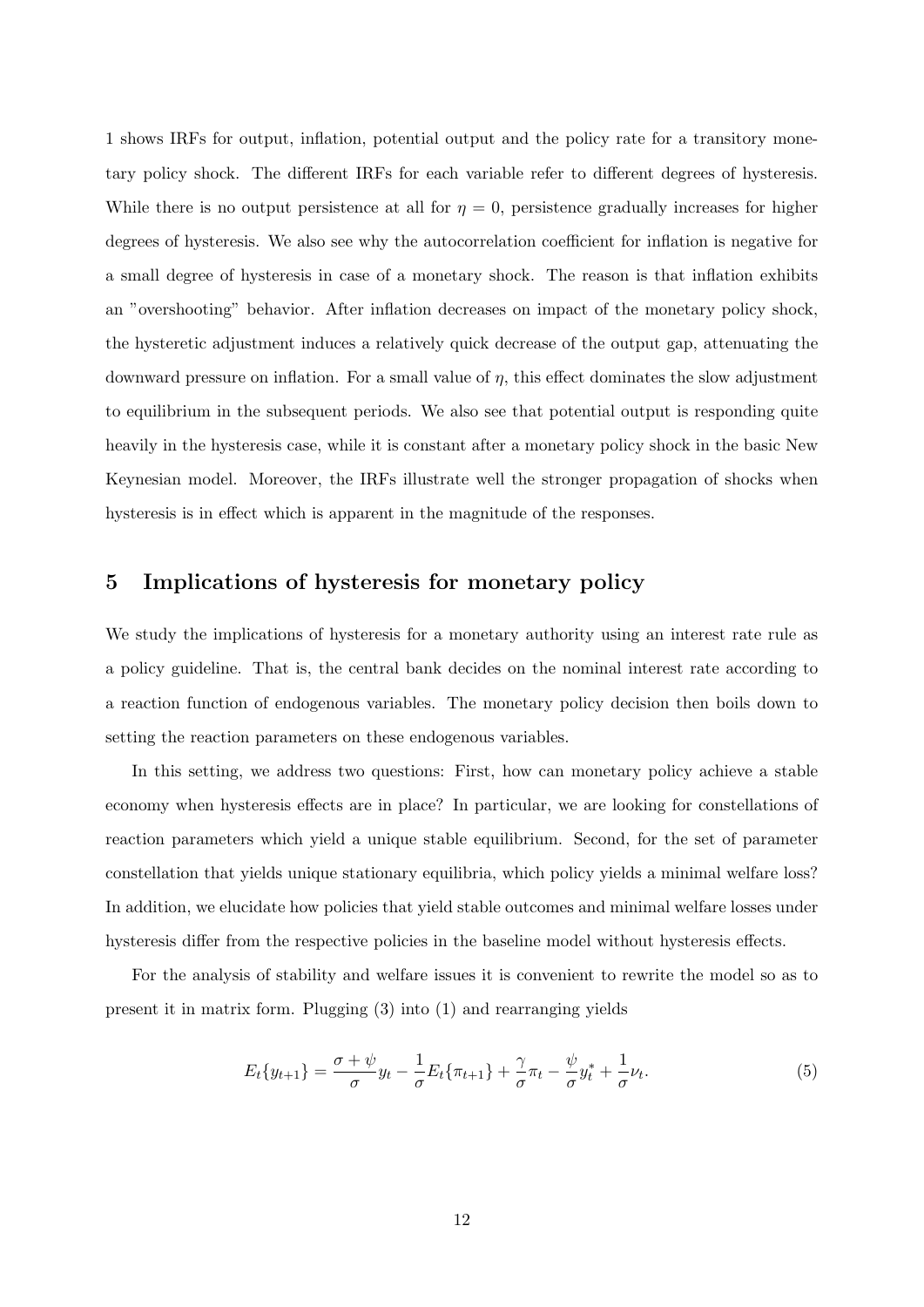Rearranging (2) gives

$$
E_t\{\pi_{t+1}\} = \frac{1}{\beta}\pi_t - \frac{\kappa}{\beta}(y_t - y_t^*).
$$
 (6)

Plugging this in (5) and collecting terms gives

$$
E_t\{y_{t+1}\} = \frac{\beta(\sigma + \psi) + \kappa}{\sigma\beta}y_t + \frac{\beta\gamma - 1}{\sigma\beta}\pi_t - \frac{\beta\psi + \kappa}{\sigma\beta}y_t^* + \frac{1}{\sigma}\nu_t.
$$
 (7)

Additionally, we can iterate (4) one period forward to obtain

$$
y_{t+1}^* = (1 - \eta)\rho_a y_t^* + \eta y_t + u_{t+1}^a.
$$
\n(8)

We assume an autoregressive process for the exogenous monetary policy component according to

$$
\nu_{t+1} = \rho_{\nu}\nu_t + u_{t+1}^{\nu}.\tag{9}
$$

We can now summarize equations  $(6)$ ,  $(7)$ ,  $(8)$ , and  $(9)$  compactly by the following matrix representation:

$$
\begin{pmatrix} \nu_{t+1} \\ y_{t+1}^* \\ E_t \{y_{t+1}\} \\ E_t \{\pi_{t+1}\} \end{pmatrix} = A \begin{pmatrix} \nu_t \\ y_t^* \\ y_t \\ \pi_t \end{pmatrix} + B \begin{pmatrix} u_{t+1}^{\nu} \\ u_{t+1}^a \end{pmatrix}, \qquad (10)
$$

where

$$
A = \begin{pmatrix} \rho_{\nu} & 0 & 0 & 0 \\ 0 & (1 - \eta)\rho_{a} & \eta & 0 \\ \frac{1}{\sigma} & \frac{(-\beta * \psi - \kappa)}{(\beta * \sigma)} & \frac{\beta * (\sigma + \psi) + \kappa)}{\sigma * \beta} & \frac{\beta * \gamma - 1}{\sigma * \beta} \\ 0 & \frac{\kappa}{\beta} & -\frac{\kappa}{\beta} & \frac{1}{\beta} \end{pmatrix}; \quad B = \begin{pmatrix} 1 & 0 \\ 0 & 1 \\ 0 & 0 \\ 0 & 0 \end{pmatrix}.
$$

### 5.1 Inducing stability in a hysteretic economy

Model (10) has two predetermined variables  $(y_t^*$  and  $\nu_t)$  and two non-predetermined variables  $(y_t)$ and  $\pi_t$ ). Hence, according to Blanchard and Kahn (1980) a stationary unique solution will exist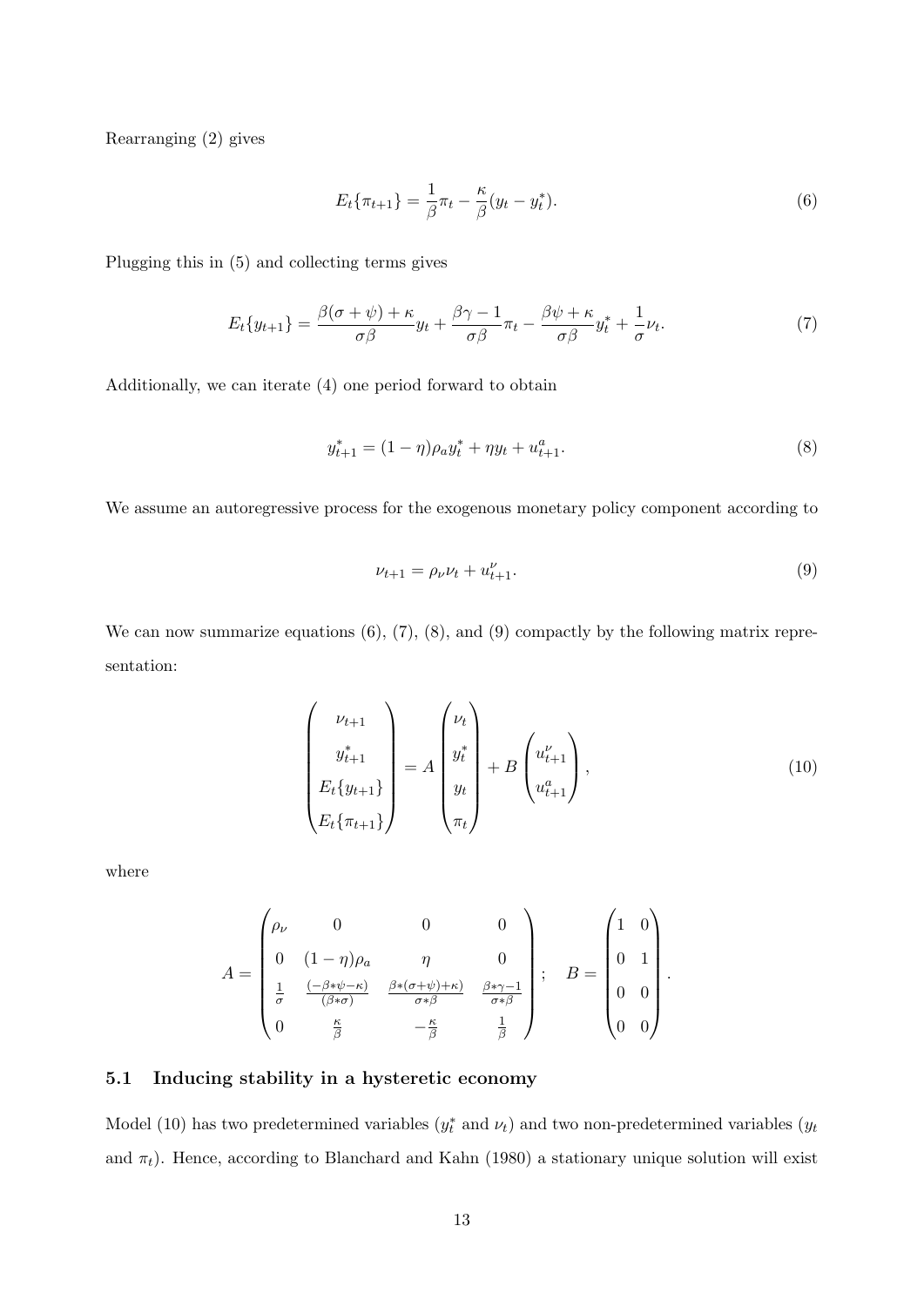if and only if A has two eigenvalues inside and two eigenvalues outside the unit circle.<sup>9</sup> Since checking this condition analytically is not possible in our model, we apply a numerical procedure to show that the determinacy of the equilibrium depends on the reaction parameters of the central bank given a certain degree of hysteresis  $\eta$ .

Assuming that the central bank can adjust its reaction parameters  $\gamma$  and  $\psi$  in 0.1-steps, figure 2 illustrates the determinacy and indeterminacy regions in the  $(\gamma, \psi)$ -space for different degrees of hysteresis, namely  $\eta = 0$ ,  $\eta = 0.1$ ,  $\eta = 0.2$ ,  $\eta = 0.3$ ,  $\eta = 0.4$  and  $\eta = 0.5$ . We look at positive values for  $\gamma$  up to five and for  $\psi$  up to two. A wider range would not yield different results. Recall that for  $\eta = 0$ , we are back to the basic New Keynesian model, so we can readily compare the hysteresis to the non-hysteresis case.

Figure 2(a) depicts the determinacy region for the basic New Keynesian model and represents the well-known Taylor principle: to achieve a unique stable equilibrium, the central bank has to adjust the interest rate overproportionally in response to a change in inflation. This requires  $\gamma > 1$ , at least when the central bank is not reacting at all to changes in the output gap. As figure 2(b) and 2(c) show, this principle carries over to economies with mild hysteresis effects.

However, for higher degrees of hysteresis the indeterminacy region expands. In particular, the overproportional change in the interest rate is not a sufficient condition any more. Figures 2(d), 2(e) and 2(f) show that for certain ranges of  $\gamma > 1$ , a reaction to the output gap is required in order to achieve determinacy. These ranges expand as the degree of hysteresis increases. In addition, the required reaction to output gap variations increases with  $\eta$ . For example, for  $\eta = 0.5$ and  $\gamma \in [1.2; 2.2]$  the reaction parameter for the output gap,  $\psi$ , has to be above 0.3, while for the same range of  $\gamma$  and  $\eta = 0.4$ ,  $\psi > 0.2$  suffices for a stable equilibrium.

An additional important observation is that the ranges of the inflation reaction parameter requiring a reaction to the output gap include  $\gamma = 1.5$ , a value often associated with a good description of the actual behavior of major central banks. In this sense, our model can provide an explanation why it is reasonable for a monetary authority to react to economic activity, which is considered to be common practice among central banks.<sup>10</sup>

The pattern of the instability regions in figures  $2(d)$ ,  $2(e)$  and  $2(f)$  is very distinctive. The required reaction to the output gap for an increasing reaction to inflation first increases, then is

 $\overline{9}$  The required rank conditions are satisfied for all stable parameter constellations, see Blanchard and Kahn  $(1980)$ 

<sup>10</sup> See for example Taylor (1999a).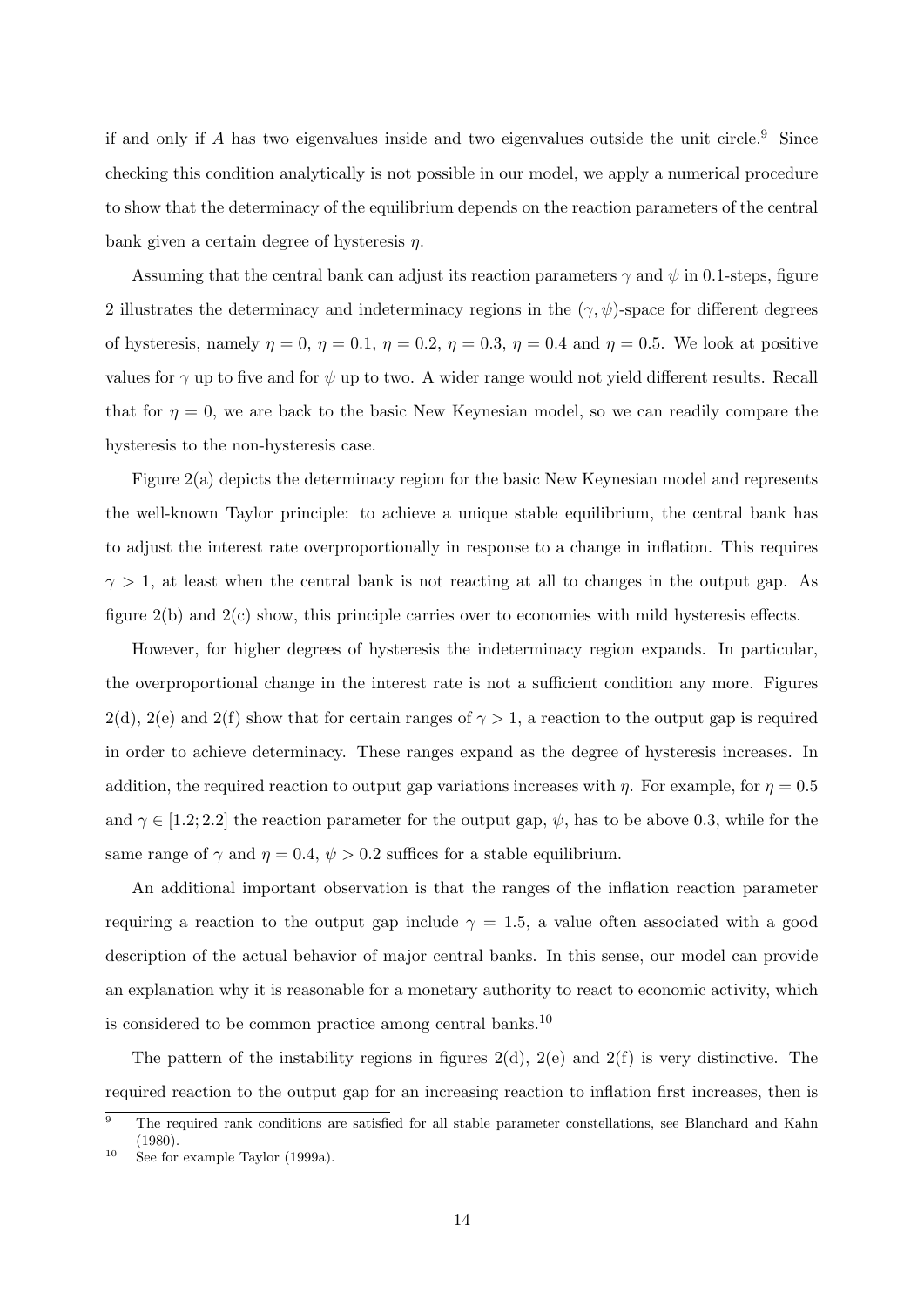

Figure 2: Stability regions for different constellations of central bank reaction parameters to inflation  $\gamma$  and the output gap  $\psi$  and for different degrees of hysteresis in potential output  $\eta$ .

constant and then decreases. To gain intuition, suppose the central bank raises the interest rate in order to bring down inflation. This will cause output and (with an initially constant potential output) the output gap to fall. However, due to hysteresis effects, potential output decreases subsequently. This reduces the originally intended downward pressure on inflation. Hence, the monetary authority needs to react to the output gap variation - which requires an interest rate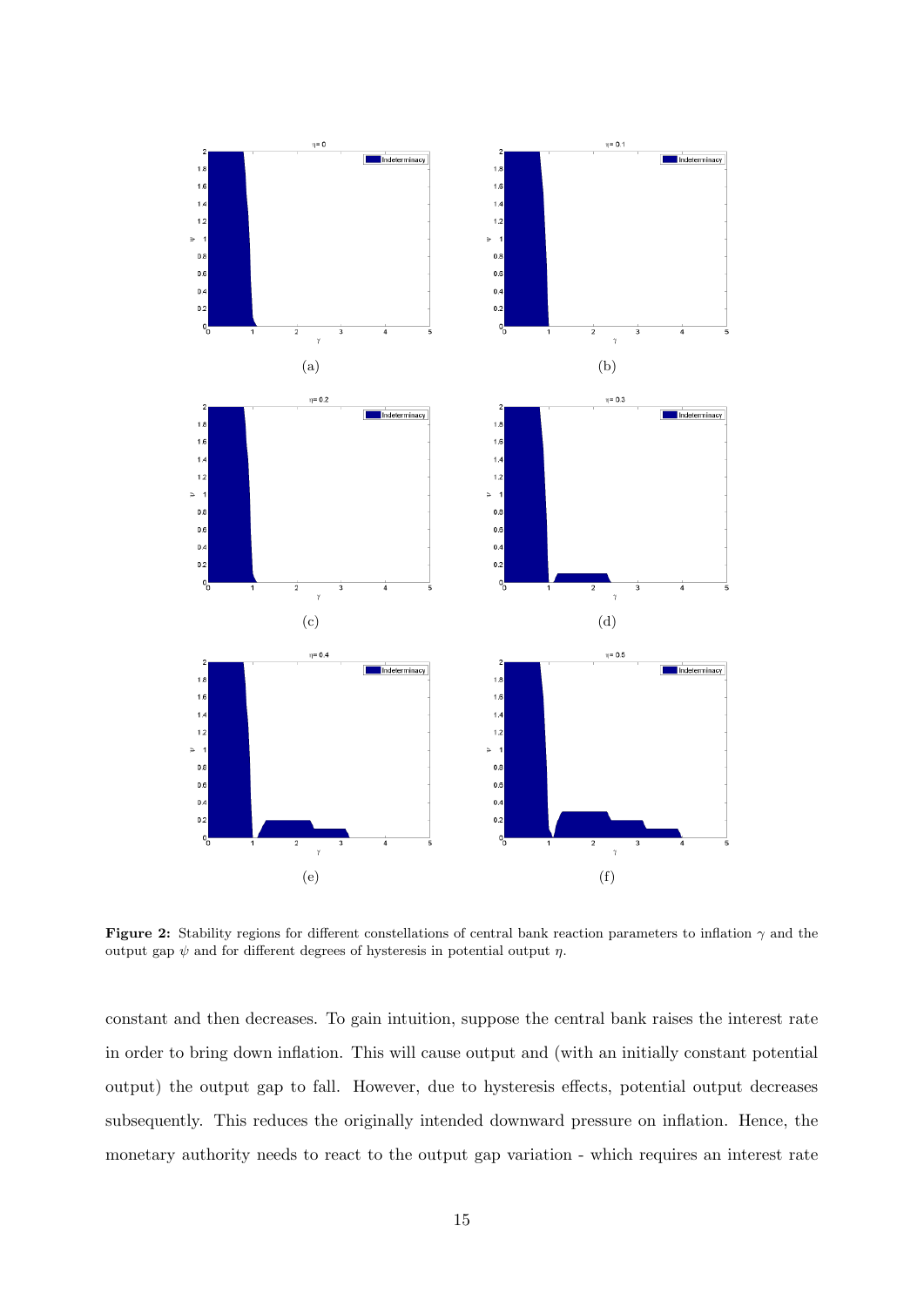movement in the opposite direction - in order to cushion the initial interest rate increase and being able to bring inflation to its equilibrium level.

Moreover, the required reaction to the output gap decreases with a larger reaction to inflation because a large  $\gamma$  implies a larger output gap and, consequently, brings down inflation to its equilibrium value quicker. Therefore, the balancing effect of the reaction to the output gap does not have to be that strong for large  $\gamma$ .

#### 5.2 Hysteresis and welfare implications of monetary policy

Knowing the set of feasible parameter combinations for different degrees of hysteresis, we proceed by analyzing optimal monetary policy when the central bank uses an interest rate rule. Therefore, we require a criterion to assess welfare implications of monetary policy. Much of the literature has adopted a welfare loss criterion based on a second-order approximation of the household's utility function, as in Rotemberg and Woodford (1999). This has the advantage that the welfare criterion is consistent with the specific model at hand. However, the disadvantage is that the policy maker has to know the model in order to employ the "correct" welfare loss function. Paez-Farrell (2012) points out that if this is not the case, using an exogenous quadratic welfare loss function might be less detrimental than using a micro-founded loss function. So far, not much work has been done regarding hysteresis effects in business cycle models, suggesting high model uncertainty. Thus, we use an exogenous quadratic loss function to evaluate welfare consequences of monetary policy.<sup>11</sup> It expresses the welfare loss in terms of a weighted average of the variance of inflation and the variance of the output gap:

$$
L = \left[ \phi var(y_t - y_t^*) + var(\pi_t) \right]. \tag{11}
$$

Here,  $\phi$  is the relative weight of the output gap variance in the welfare loss. Note that this loss function has the same form as the welfare loss function obtained by a second-order approximation of the consumer's utility function in Galí (2008)'s basic New Keynesian model. There,  $\phi$  takes on the value 0.02, and we adopt this calibration for the subsequent simulations.<sup>12</sup>

 $\overline{11}$  Other papers that use exogenous welfare criteria include Taylor (1979), Bean (1983), Orphanides et al. (2000) and Angeloni et al. (2003).

<sup>&</sup>lt;sup>12</sup> The choice of  $\phi$  is not critical for our qualitative results. To illustrate this, we report the variance of both inflation and the output gap separately in the following.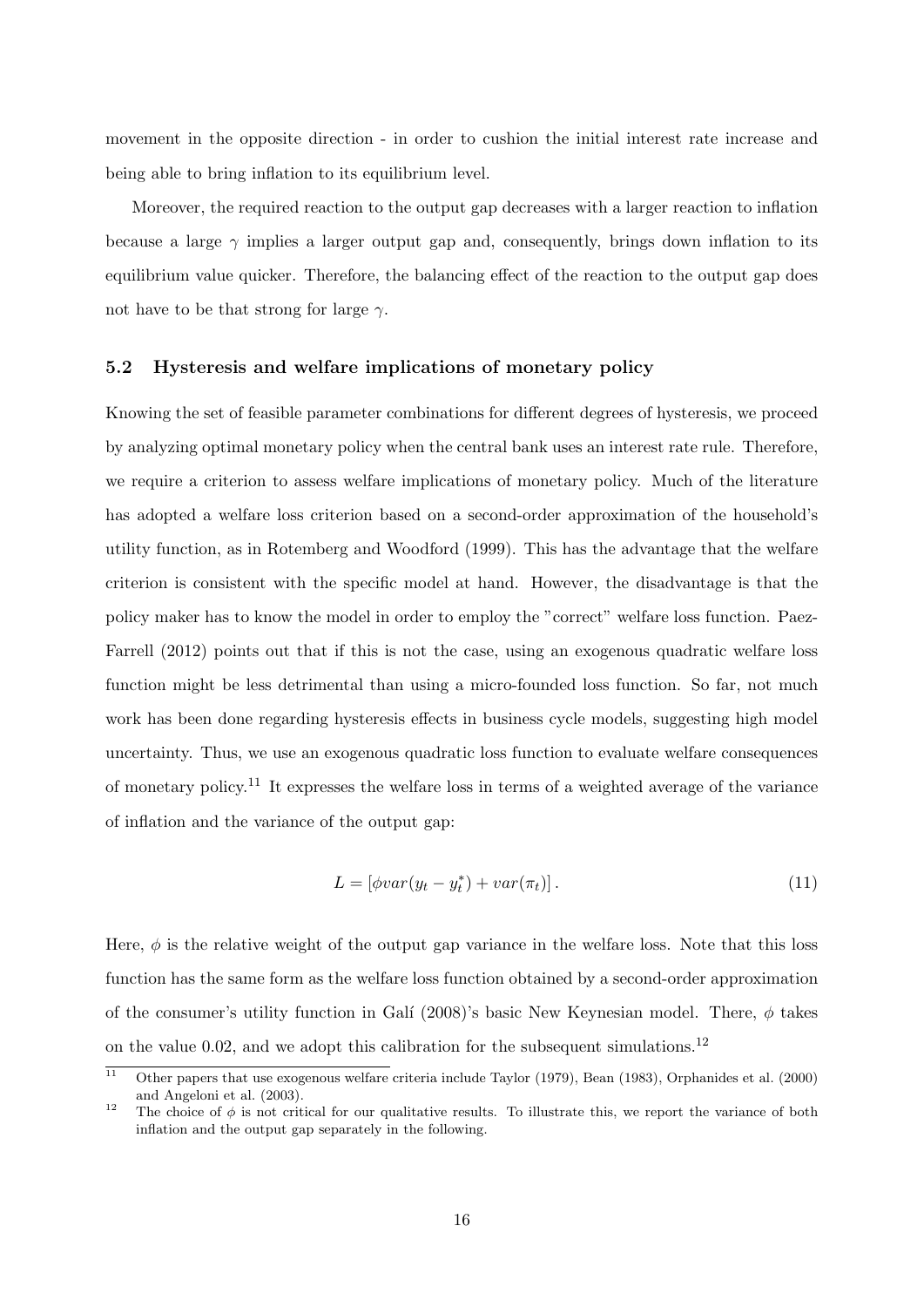For calculating the welfare loss associated with different policies, we apply the following procedure: For parameter constellations of  $\gamma$  and  $\psi$  which yield a determinate system (the ranges for these parameter values correspond to the analysis presented in subsection 5.1), we calculate the welfare loss based on the implied variances of the output gap and inflation according to equation (11). Again, we alter the values for the reaction parameters  $\gamma$  and  $\psi$  in 0.1-steps. We then check which reaction parameter constellation yields the minimum welfare loss. In this way, we obtain an optimized monetary policy rule. As before, we consider various degrees of hysteresis throughout our analysis. For the sake of exposition, we fix  $\gamma$  to 1.5, but the results for different  $\gamma$ 's do not change qualitatively.

Figure 3 shows the variances for inflation and the output gap for varying output gap reaction parameters, whereas figure 4 shows the values for the loss function (11) for varying output gap reaction parameters.<sup>13</sup> We can see in figure 3 that the variability of both inflation and the output gap declines as the central bank's reaction to the output gap increases. This translates to the loss function in figure 4.



**Figure 3:** Model implied variances for inflation  $(3(a))$  and the output gap  $(3(b))$  for different values of output gap reaction parameter  $\psi$  across different degrees of hysteresis  $\eta$ , where the inflation reaction parameter  $\gamma$  is fixed to 1.5.

For all degrees of hysteresis, the minimal welfare loss is attained for a strong reaction to the output gap; in this dimension, the hysteresis  $(\eta > 0)$  and the non-hysteresis  $(\eta = 0)$  case do not differ. However, we see that there are substantial costs in not reacting to the output gap when the economy is subject to hysteresis. In particular, in the region of relatively low  $\psi$ 's, losses are

<sup>&</sup>lt;sup>13</sup> Due to the non-determinacy for small  $\psi$ 's given comparably high values of  $\eta$ , in figures 4 and 3 the smallest value for  $\psi$  is 0.2 and 0.3 for  $\eta = 0.4$  and  $\eta = 0.5$ , respectively.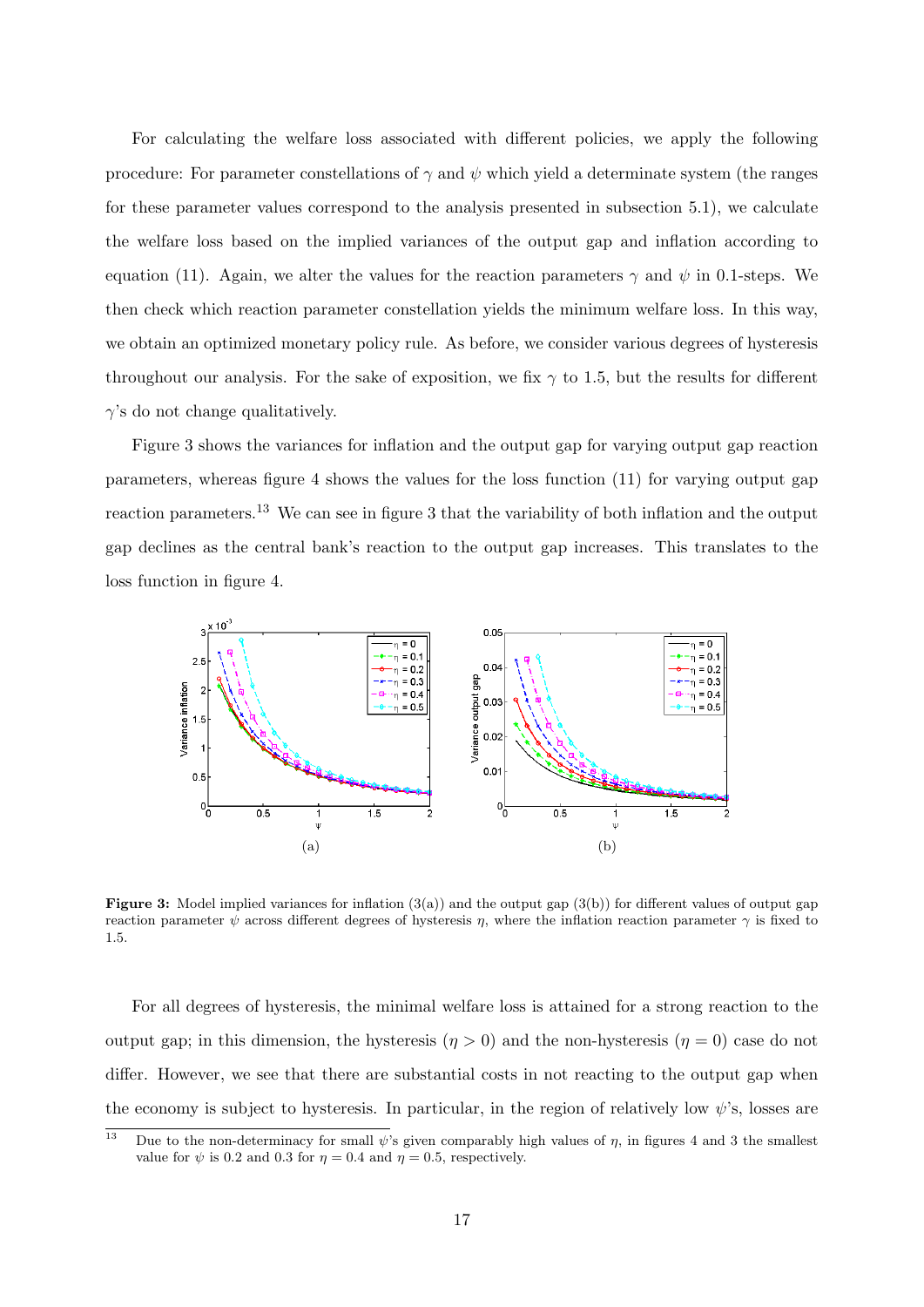higher for  $\eta > 0$  than for  $\eta = 0$ . Put differently, the marginal gain for reacting to the output gap increases substantially when the economy is subject to hysteresis.



Figure 4: Welfare loss for different values of the output gap reaction parameter  $\psi$  across different degrees of hysteresis  $\eta$ , where the inflation reaction parameter  $\gamma$  is fixed to 1.5.

Therefore, output gap stabilization becomes relatively more important when hysteresis effects are in place. In the hysteresis-augmented model, an aggressive reaction to inflation renders potential output to fall considerably in the next period (as opposed to the case without hysteresis that implies no change of potential output). This brings about a relatively quick reduction of the output gap which by itself intensifies the inflationary pressure compared to a situation without hysteresis. Therefore, a reaction to the output gap - which signals an interest rate change of opposite sign compared to the response to inflation - balances the reaction to inflation in the sense that the output gap is stabilized in order to bring down inflation, hence reducing the variability of both variables.

# 6 How to deal with output gap uncertainty?

Our analysis so far makes a case for active output gap stabilization rather than only focusing on inflation. However, a popular critique of output gap stabilization is that in reality the output gap is measured with error and thus may not be a suitable variable to base policy decisions upon. Due to incomplete information about the current state of the economy and the unobservability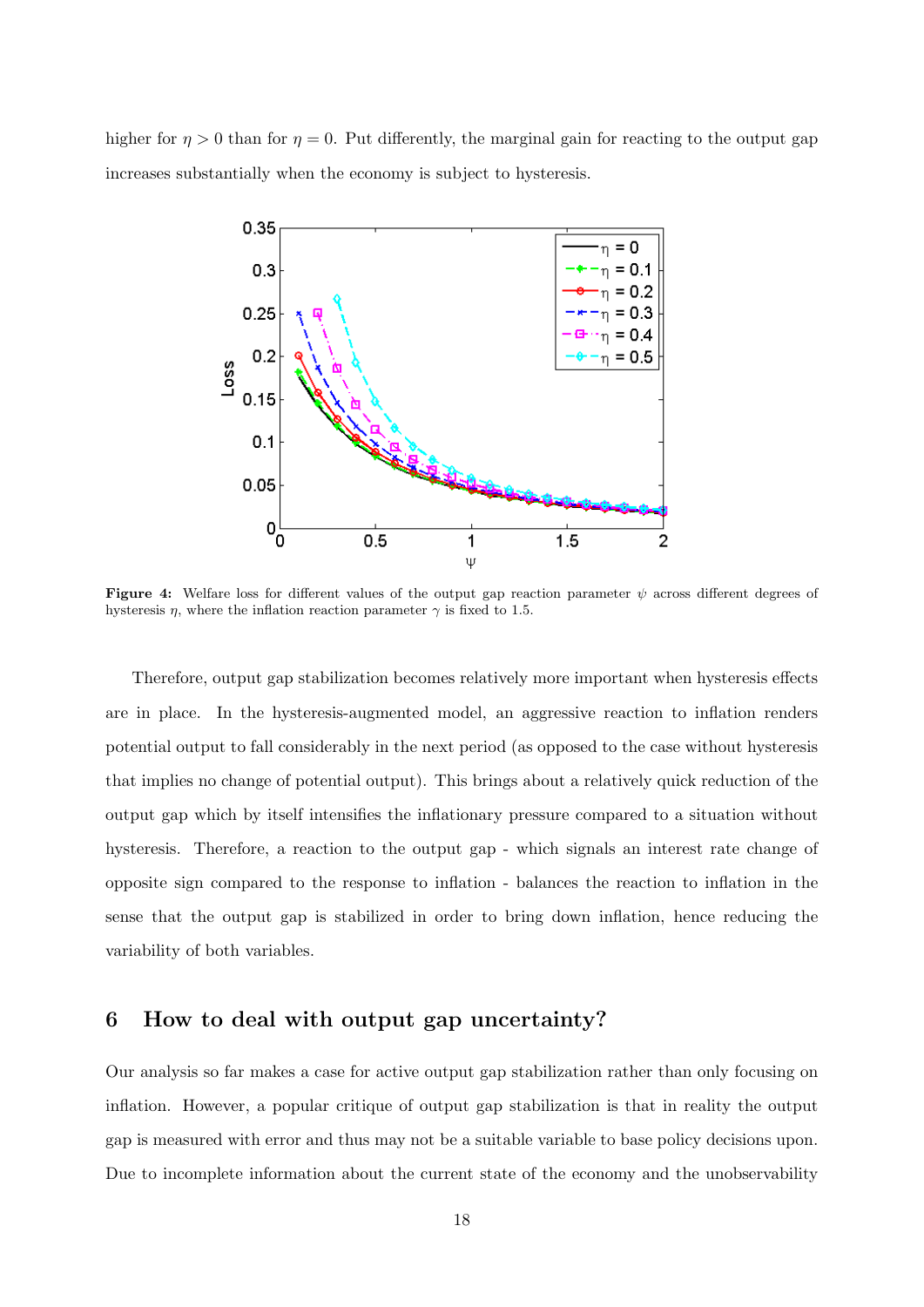of potential output, the central bank faces uncertainty with regard to output gap dynamics. As output gap data is only available with a considerable time lag, monetary policy has to rely on estimated values. Diverging estimation results provided by different measuring techniques as well as the frequent and considerable data revisions extensively illustrate the disputable reliability of output gap measures. Thus, as for example pointed out by Orphanides (1999) or the European Central Bank (2000), the usefulness of output gap measures for monetary policy might be questionable.

In particular, overestimation of potential output in times of downturns and underestimation during macroeconomic expansion bears the risk of pro-cyclical overreaction regarding interest rates. Therefore, the central bank may have to fear an unanticipated course of productive capacity that ultimately classifies the original interest rate reaction as inadequate. Hence, an interest rate policy that attributes less or no weight to output gaps in interest rate rules is suggested by authors such as Onatski (2000), McCallum (2001), or Willems (2009).

In light of this critique, we analyze whether we can maintain our result that reacting to economic activity is desirable from a welfare point of view when hysteresis effects are in place. We approach this issue in two ways: First, we examine our model's welfare properties when output gap uncertainty is explicitly taken into account in the form of a measurement error and check if output gap stabilization remains a desirable feature of monetary policy.

Second, an influential literature, for example Taylor (1999b), suggests to consider output itself (or deviations of output from steady state) instead of the output gap in monetary policy rules. It is a well-known result that in the absence of real frictions, this specification of monetary policy suggests to refrain completely from reacting to output since it drives up welfare losses.<sup>14</sup> We examine if this is still true when hysteresis effects are in place, as our previous results advocate for a more prominent role of directly stabilizing economic activity.

#### 6.1 Taking uncertainty explicitly into consideration

To evaluate the effective risk of suboptimal policy reactions to output gap mismeasurement in the context of hysteresis, we first analyze the robustness of our model's welfare implications when the output gap is measured with error.<sup>15</sup> As proposed by Orphanides et al. (2000), we capture

 $\frac{14}{15}$  See for example Galí (2008).

<sup>15</sup> The concept of robustness examines the ability of a central bank's strategy to guarantee desirable results for different macroeconomic specifications. Given the uncertainty regarding the exact state of macroeconomic aggregates robust policy rules are preferable. See, for example, McCallum (1988) and McCallum (1997).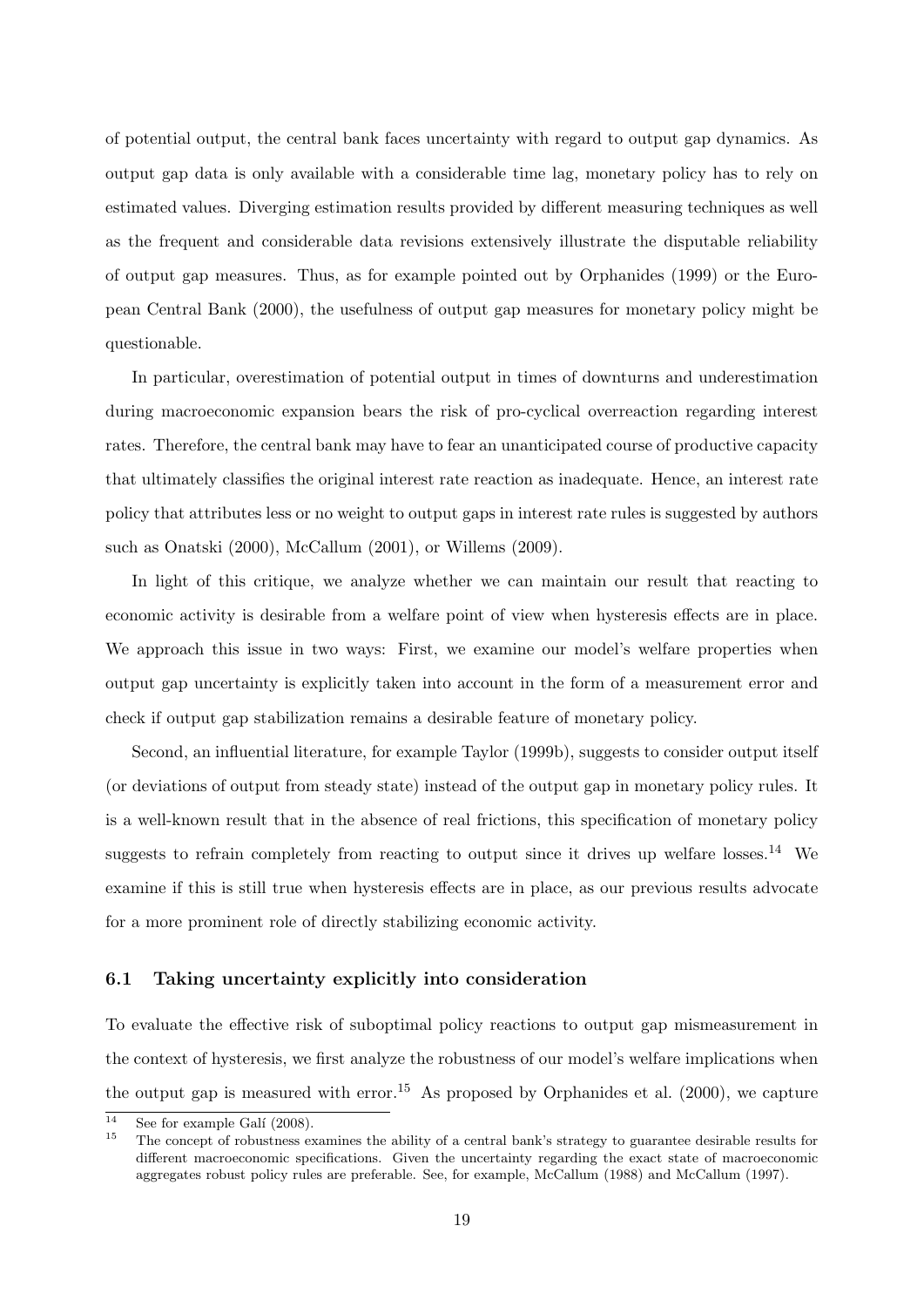output gap mismeasurement by an additive observation distortion  $\xi_t$  within the central bank's reaction function:

$$
i_t = \rho + \gamma \pi_t + \psi[(y_t - y_t^*) + \xi_t] + \nu_t,
$$
\n(12)

where  $\xi_t = \rho_{\xi} \xi_{t-1} + \epsilon_t^{\xi}$  $t<sub>t</sub>$ ,  $\xi<sub>t</sub>$  can be thought of as the process describing the ex-post revisions with regard to the ex-ante estimate of the output gap.  $\rho_{\xi}$  represents the persistence of the observation distortion and  $\epsilon_t^{\xi}$  $\zeta_t$  is assumed to be white noise with variance  $\sigma_{\xi}$ .

Within this framework, we can examine if the advantages of active output gap stabilization that arise if hysteresis is in effect are outweighed by the disadvantages that come along with output gap measurement errors. We employ the following procedure: Based on the estimates of Orphanides et al. (2000), we look at a "best case", a "base case" and a "worst case" with a relatively low ( $\rho_{\xi} = 0.8$ ), medium ( $\rho_{\xi} = 0.84$ ) and high ( $\rho_{\xi} = 0.96$ ) persistence of the measurement error process, respectively. Within each case, we fix the central bank reaction parameter to inflation  $\gamma$  to 1.5<sup>16</sup> and calculate the output gap reaction parameter that yields the lowest welfare loss  $\psi^*$  for varying intensities of the measurement error shock  $\sigma_{\xi}$ . Again, we consider different degrees of hysteresis between  $\eta = 0$  and  $\eta = 0.5$ .<sup>17</sup>

Figure 5 illustrates the results; figures  $5(a)$ ,  $5(b)$  and  $5(c)$  refer to the best, base and worst case described above. The loss-minimizing reaction to the output gap is shown on the vertical axis, while the intensity of the measurement error is shown on the horizontal axis. Different line styles refer to different degrees of hysteresis.

As expected, as the effect of the measurement error kicks in, the importance of output gap stabilization declines with higher values of  $\sigma_{\xi}$ . The higher the persistence of the measurement error, the faster the optimal strength of output gap stabilization falls. However, while for the basic New Keynesian model ( $\eta = 0$ ) and mild degrees of hysteresis ( $\eta = 0.1$  and  $\eta = 0.2$ ) the optimal reaction to the output gap remains at zero for increasing measurement error shocks,  $\eta \geq 0.3$  suggests a positive reaction to the output gap in order to minimize welfare losses. This is true for all persistence patterns of the measurement error. The demanded reaction to the output gap rises with the degree of hysteresis.

<sup>&</sup>lt;sup>16</sup> The results do not change qualitatively for higher values of  $\gamma$ .

Note that Orphanides et al. (2000) and our examination in section 5.2 are based on the same welfare loss function which is illustrated in equation (11).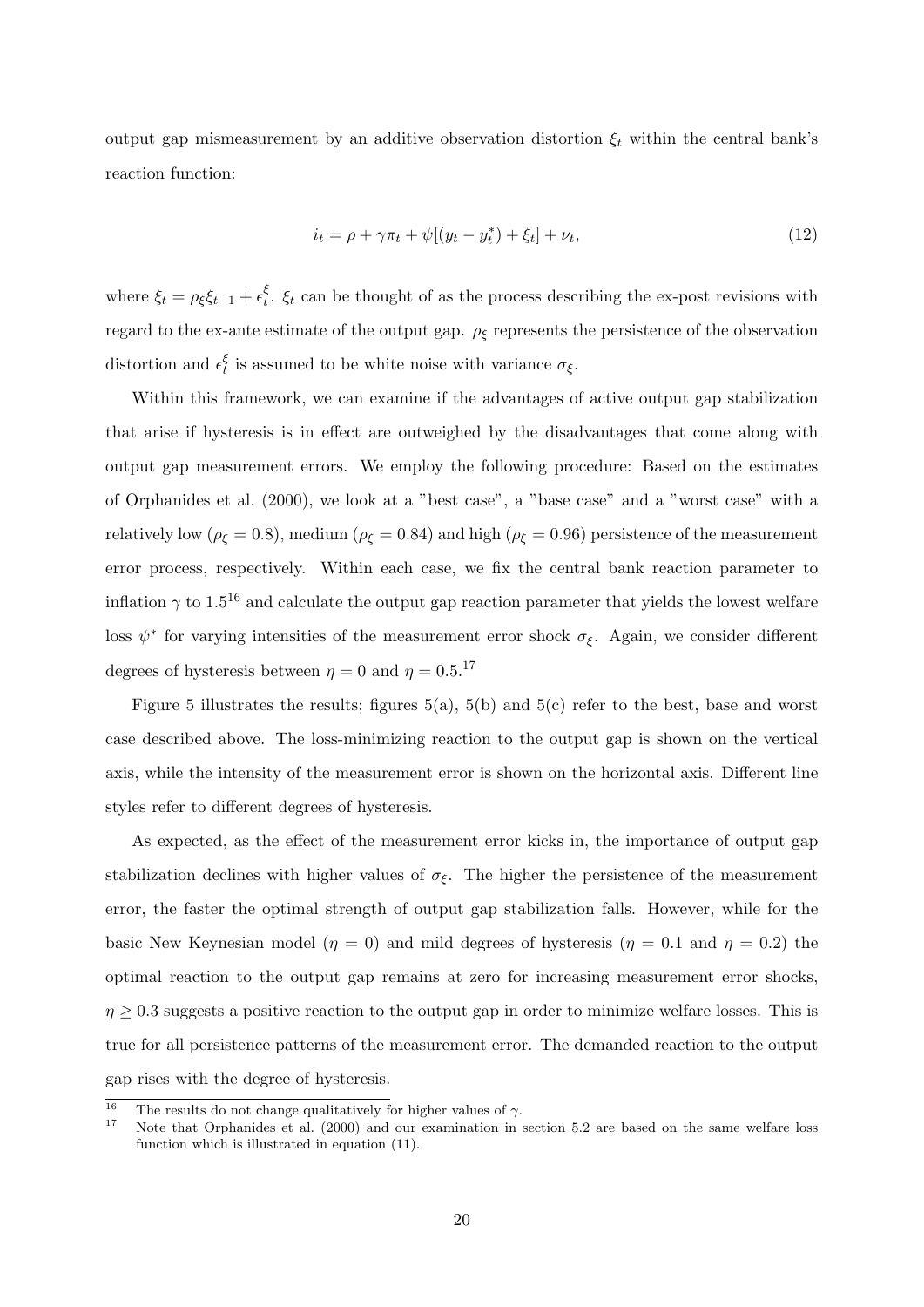

Figure 5: Optimal output gap reaction parameter  $\psi^*$  plotted against intensity of measurement error. Figures 5(b), 5(a), and 5(c) show low, medium and high persistence of measurement error, respectively. Vertical lines indicate estimates for the standard deviations of the measurement error shock by Orphanides et al. (2000). Different line types in each graph refer to different degrees of hysteresis  $\eta$ .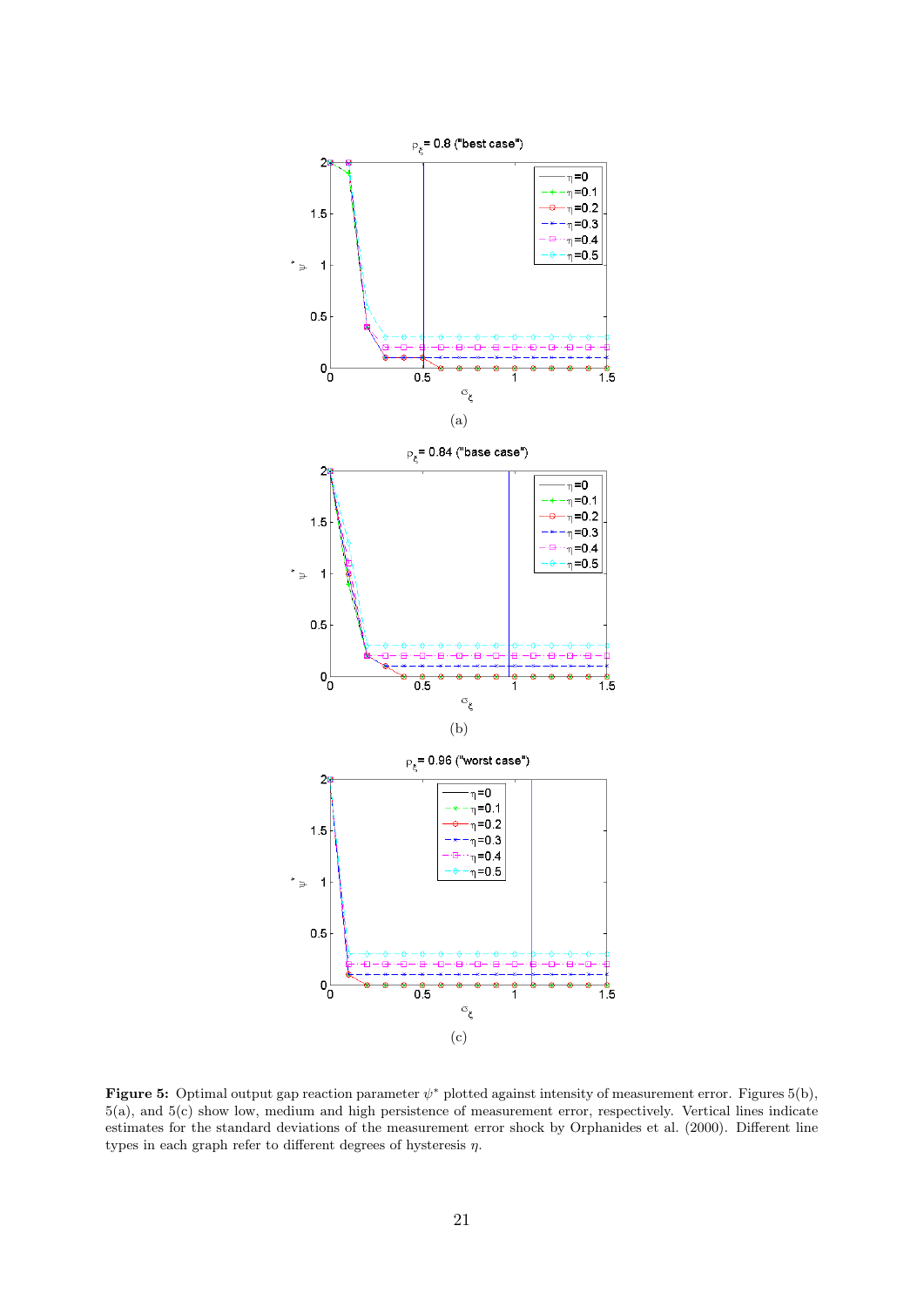In particular, for the values of  $\sigma_{\xi}$  estimated by Orphanides et al. (2000) - indicated by the vertical lines in the graphs - a reaction to the output gap can be optimal depending on the persistence of the measurement error and the degree of hysteresis. In the best case, i.e. for a relatively small persistence in the measurement error, even small hysteresis effects suffice to render a reaction to the output gap beneficial. Depending on the strength of hysteresis, the optimal  $\psi$ ranges from 0.1 to 0.3. In the base and worst case, medium to strong, but not small hysteresis effects demand for active output gap stabilization. The range of  $\psi^*$  is again between 0.1 and 0.3.

Thus, we find that even when the output gap is measured with error, hysteresis effects can imply a beneficial role for active output gap stabilization. It depends on the strength of the hysteresis effect and the size of the measurement error to what extent the central bank should target the output gap.

### 6.2 Dispensing with the output gap in the monetary policy rule

At least since Taylor (1993)'s influential work, many researchers have studied monetary policy rules in which the policymaker reacts to output (or the deviation from output from its steady state) rather than the output gap. While, in the context of the New Keynesian model, the monetary authority would like to employ the output gap in the reaction function (since it is the variable that influences the inflation process), it is not feasible to do so. The argument is that the output gap is not directly observable and should therefore be replaced by output in the monetary policy rule. As our previous results suggest a beneficial role for the stabilization of the output gap when hysteresis is in effect, the question appears whether we can generalize our results to the active stabilization of economic activity (be it output or the output gap).

This question is particularly interesting because the standard result is that a reaction to output inevitably reduces the economy's welfare performance in the absence of real imperfections.<sup>18</sup> In the following, we examine if this finding can be maintained when hysteresis is considered. The analysis can be viewed as a further robustness check for our model implications.

We proceed similar as in subsection 5.2, except that the monetary policy rule contains output instead of the output gap.<sup>19</sup> Figure 6 shows the variances of the output gap and inflation for

<sup>&</sup>lt;sup>18</sup> For a detailed exposition of this result, see Galí (2008), chapter 4.

Note that the stability regions for  $\gamma > 1$  are very similar in subsection 5.1. Therefore, we do not discuss them here again.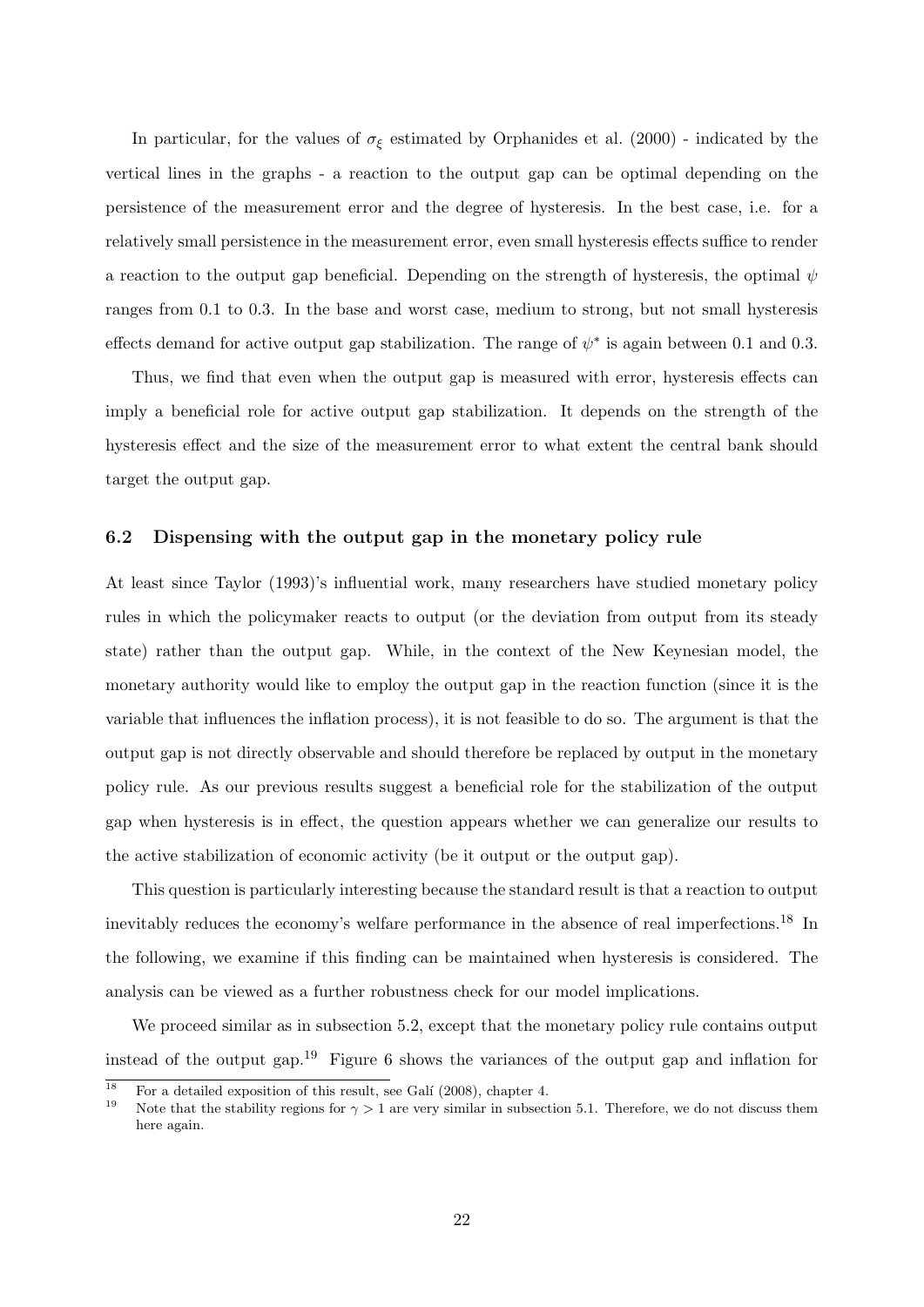this case. Again, since the weight on inflation is high in the welfare loss function, the pattern of inflation variances translates into welfare losses, shown in figure 7.



**Figure 6:** Model implied variances for inflation  $(6(a))$  and the output gap  $(6(b))$  for different values of the output gap reaction parameter  $\psi$  across different degrees of hysteresis  $\eta$ , where the inflation reaction parameter  $\gamma$  is fixed to 1.5. The central bank reacts to output instead of the output gap.

The unmarked line in figure 7 reproduces the above mentioned result of the basic New Keynesian model with a strong (but slightly diminishing) marginal increase in the welfare loss as the reaction to output increases. When hysteresis is considered (marked lines), the slope of the loss curve for every  $\psi$  decreases substantially for small degrees of hysteresis and disappears completely for  $\eta \geq 0.3$ . For  $\eta = 0.2$ , the increase is very small. That is, a reaction to the output gap only involves small or no welfare losses if hysteresis is in effect.

Intuitively, when the central bank stabilizes output, the output gap - the variable which determines inflation dynamics - could in principle fluctuate heavily due to movements in potential output. These fluctuations would then be passed on to inflation via the Phillips curve. This is exactly what happens in the standard model. However, in the hysteresis case, potential output depends positively on lagged actual output, as equation (4) illustrates. This is why they cannot drift apart strongly as the central bank stabilizes output. Consequently, for small degrees of hysteresis, the central bank only induces little variation in the output gap and inflation by stabilizing output. For larger degrees of hysteresis ( $\eta \geq 0.3$ ), no additional loss is created by reacting to output.

Hence, while reacting to output does not yield welfare gains as is the case for output gap stabilization, it produces small or no welfare losses if the economy exhibits hysteresis effects.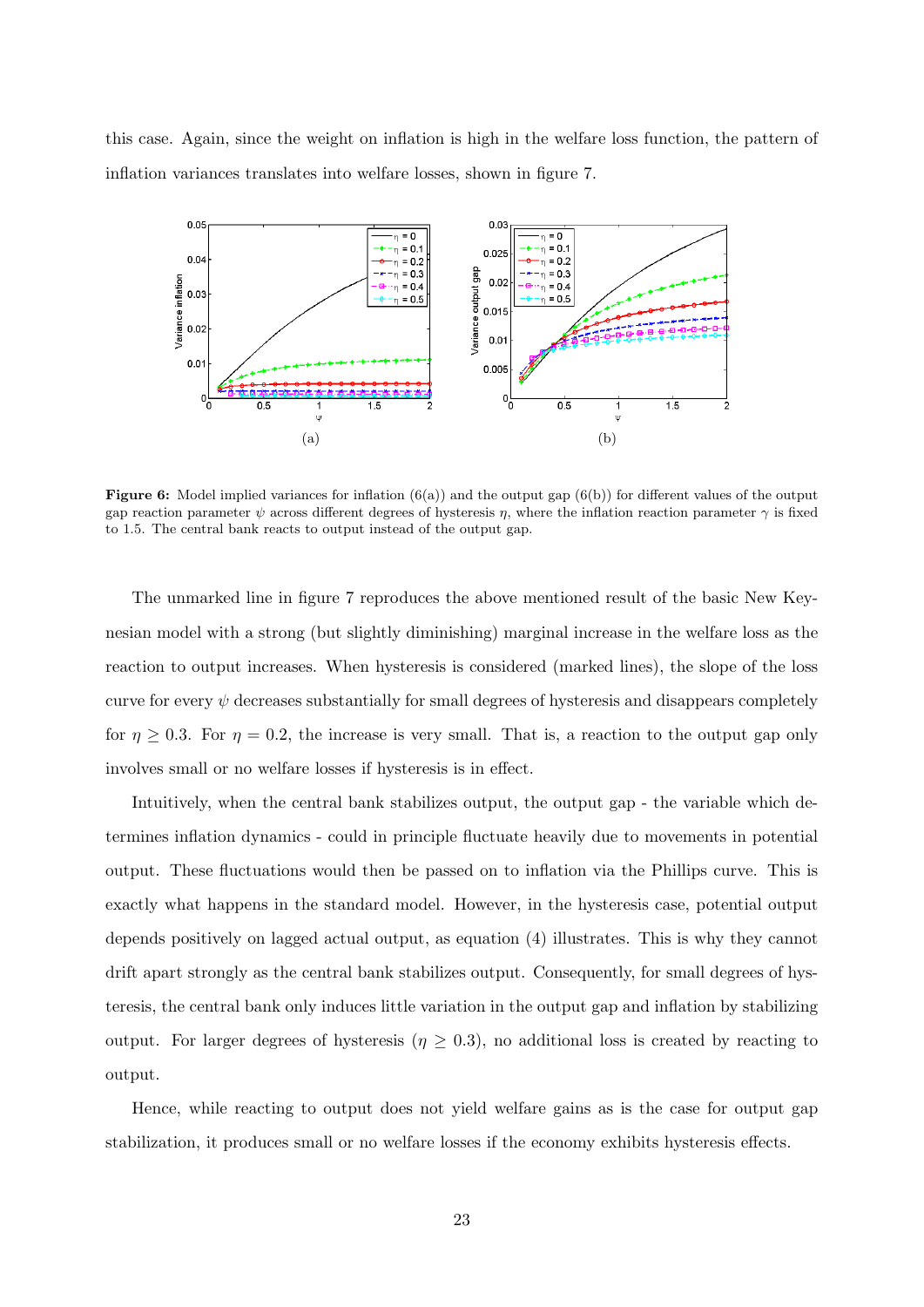

Figure 7: Welfare loss for different values of the output gap reaction parameter  $\psi$  across different degrees of hysteresis  $\eta$ , where the inflation reaction parameter  $\gamma$  is fixed to 1.5. The central bank reacts to output instead of the output gap.

# 7 Discussion: what is a plausible degree of hysteresis?

So far, we have considered the degree of hysteresis  $n$  to range from 0 to 0.5. This has been done to obtain the best possible insights into the characteristics of our model, i.e. to learn how the dynamics in the economy change when different intensities of hysteresis are in effect. Clearly, the question arises what could actually be a plausible degree of hysteresis. We address this issue from three perspectives: First, we point to empirical evidence for the degree of hysteresis in potential output. Second, we summarize the values of  $\eta$  used in similar models. Third, we deduct plausible parameter values for  $\eta$  from the comparison of our model dynamics with the data.

First, empirically, the degree of hysteretic adjustment in potential output is difficult to quantify. This is for several reasons: (a) Economic up- and downturns may themselves be triggered by long-lasting changes in the economy. Hence, it is hard to identify supply-side developments that are due to hysteresis and not partly driven by technological impulses or exogenous shifts in labor force participation. (b) Time series' information of potential output is itself simply some kind of filtered, cyclically changing production pattern. Thus, the impact of changes in the output gap upon potential output cannot be measured in a straight forward way as potential output data is itself highly shaped by output. (c) In the course of economic downturns, it is hard to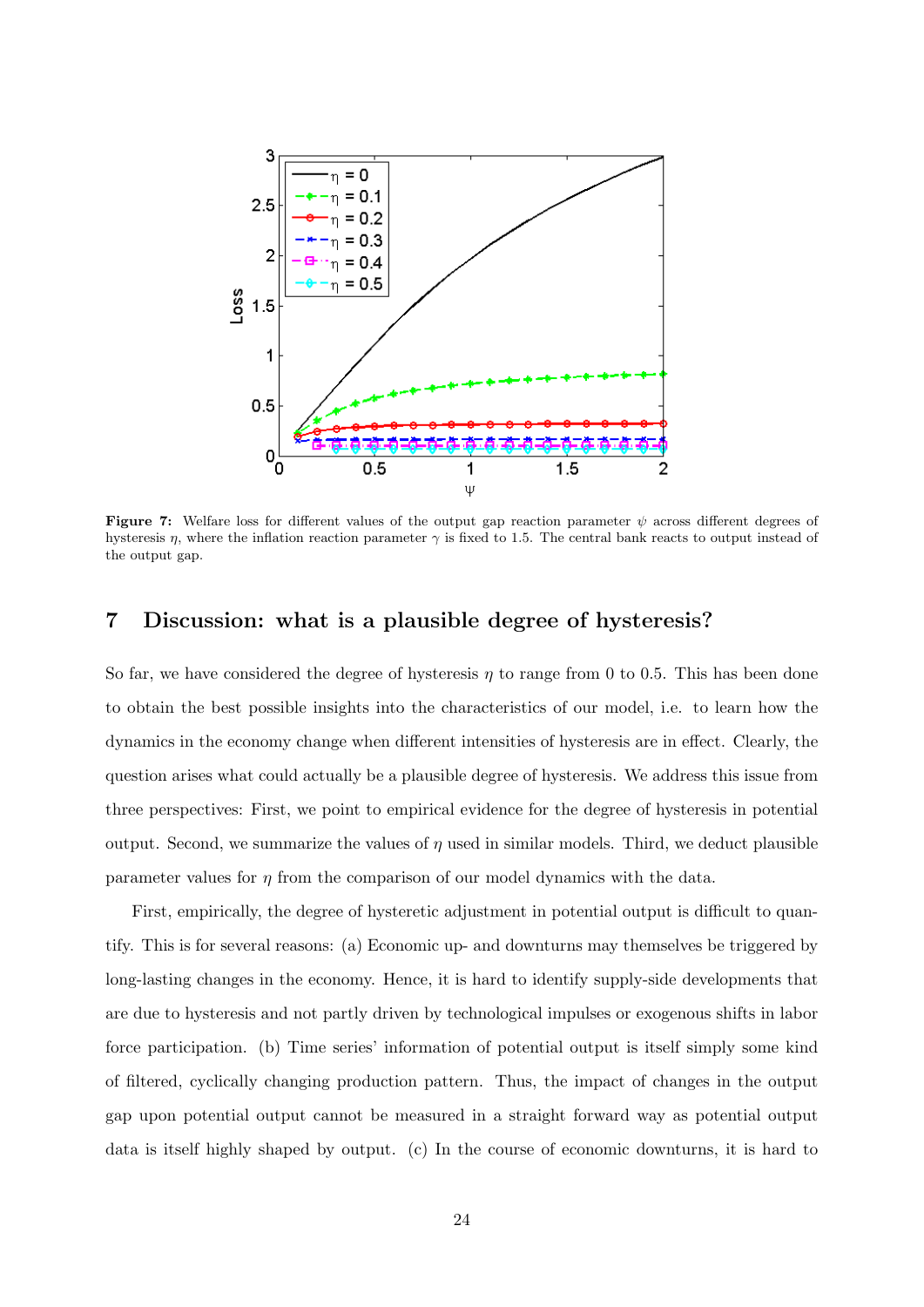abstract from the stabilizing impact of policy responses upon the pure hysteresis mechanism, i.e. the adjustment of future potential output to actual output. Thereby, the degree of hysteretic adjustment is likely to be moderated by mitigating demand-side policies. One way to approach the magnitude of hysteresis in potential output despite these troubles has recently been suggested by DeLong and Summers (2012). Taking a production function perspective, these authors approximate hysteresis in potential output by the pro-cyclical adjustment of the capital stock and the labor supply. Their study covers US data for the adjustment of the capital stock from 1967 to 2012 as well as labor market dynamics for France, Germany, Italy and the United Kingdom since 1970 and for the US since 1990. The authors provide evidence that a one percent output shortfall may induce a reduction of potential output by up to 0.3 percent or even more.

Besides this, there is evidence from studies that focus on the adjustment of the natural unemployment rate to changes in lagged cyclical unemployment. For example, Logeay and Tober (2006) report labor market hysteresis for the euro area from 1973-2002, suggesting a value of  $\eta$ 0.26. Moreover, Jäger and Parkinson (1994) measure a value of  $0.18 \le \eta \le 0.22$  for the United Kingdom and for West Germany from 1961-1991.

Second, studies that use a similar specification for hysteresis as our model are Fritsche and Gottschalk (2006), Mankiw (2001) and Kapadia (2005). The former two studies work with  $\eta =$ 0.1, the latter applies a value of  $\eta = 0.25$ .

Third, from the comparison of our model second moments to the empirical second moments for inflation and output (see tables 1 and 2 in section 4) we learn that values of  $0.2 \le \eta \le 0.3$  seem plausible. Considering the correlation between output and inflation for monetary policy shocks, the degree of hysteresis matching the data best is  $\eta = 0.3$ . Although the propagation of shocks is still too weak to match the empirical moments, increasing values of  $\eta$  lead to a somewhat better approximation of the empirical standard deviations. This holds for a persistent as well as for a transitory monetary policy shock. Regarding the autocorrelation of output (inflation), the model matches the data fairly well for  $\eta = 0.3$  ( $\eta = 0.2$ ) in case of a persistent and for  $\eta = 0.5$  ( $\eta = 0.4$ ) in case of a transitory monetary policy shock. However, while it seems that for some statistics a high degree of hysteresis seems to be favorable, there are several indications that  $\eta > 0.3$  is not plausible. For example, the correlation between inflation and output for a monetary policy shock becomes negative for high values of hysteresis, which contradicts common empirical and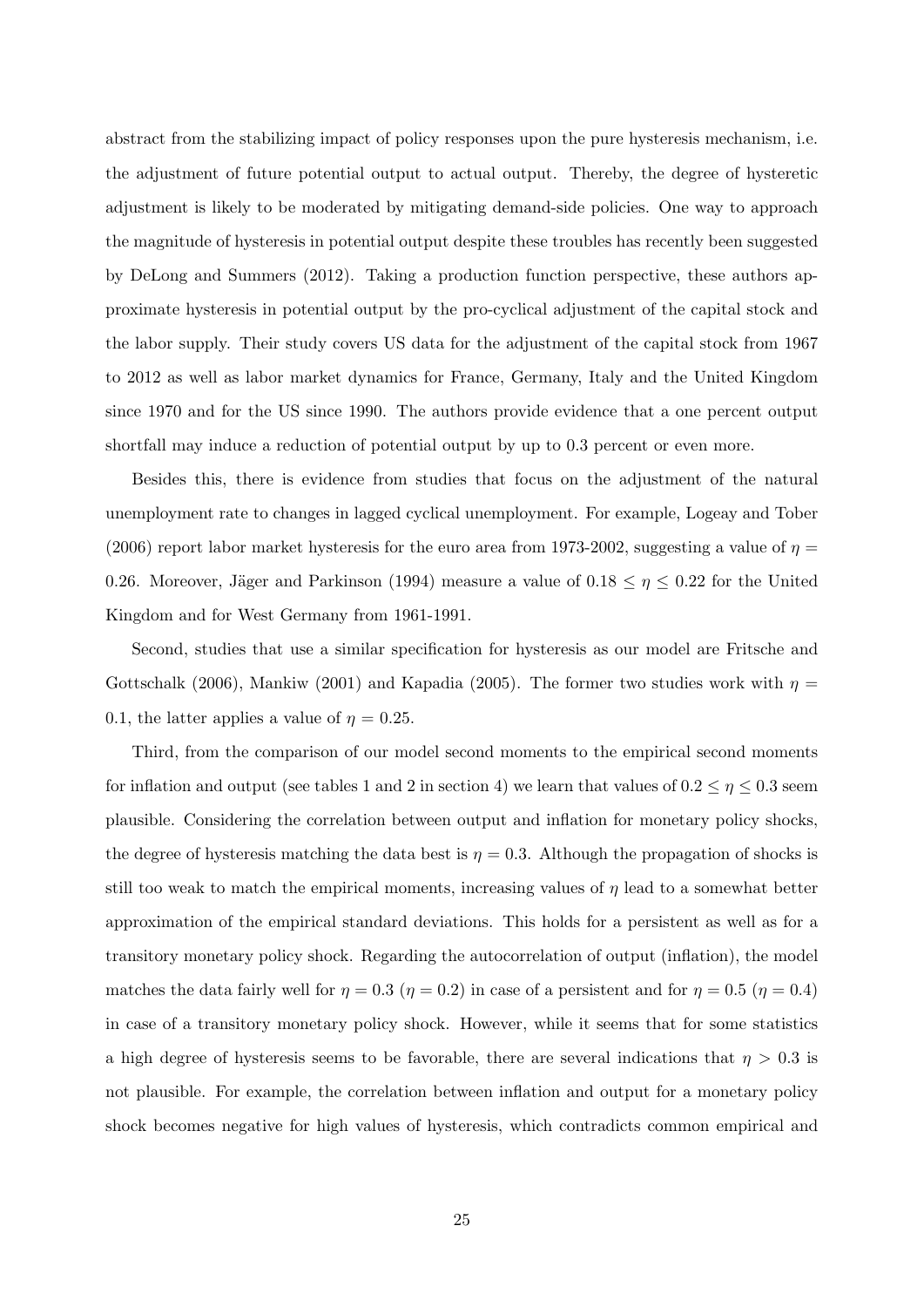theoretical considerations. Furthermore, the autocorrelations of inflation and output become too high compared to the data.

Summarizing these different viewpoints, a value of  $\eta$  around 0.25 seems to be a reasonable assumption for the degree of hysteresis in potential output. The fact that we also consider lower and higher degrees of hysteresis can be understood as a robustness check in the light of uncertainty about the true value for  $\eta$ . Against the background of our analysis, a magnitude of  $\eta > 0.2$  indicates that hysteretic adjustment of potential output indeed exhibits substantial implications for the conduct of monetary policy.

# 8 Conclusion

Due to the recent economic downturn of the Great Recession the topic of hysteresis has re-entered the economic agenda. However, most standard models designed for monetary policy research do not consider hysteresis effects and are of little help for the assessment of policy strategies when potential output is subject to hysteresis.

Our paper addresses this shortcoming by examining the consequences of hysteresis in potential output for monetary policy within the standard New Keynesian framework. We model hysteresis by allowing the path of potential output to be influenced by lagged actual output. To work out the relevance of hysteresis for monetary policy, we contrast simulation outcomes of our model which nests the standard New Keynesian model - with empirical second moments for output and inflation. Furthermore, we examine the implications of hysteresis for the conduct of monetary policy with respect to stability and welfare considerations.

We find that hysteresis helps to enhance the model's performance: the propagation of macroeconomic shocks to inflation and output improves and the adjustment of output after monetary shocks is more persistent. These observations are in accordance with empirical evidence. Moreover, our model exhibits a number of features that assign a more important role to the stabilization of economic activity by the central bank if the economy is subject to hysteresis. First, for a sufficiently high degree of hysteresis and certain, empirically plausible ranges for the inflation parameter in the interest rate rule of the policy maker, a reaction to the output gap is required to obtain a unique stable equilibrium. Second, the marginal reduction of welfare losses by reacting to the output gap is particularly high when the economy is subject to hysteresis. Robustness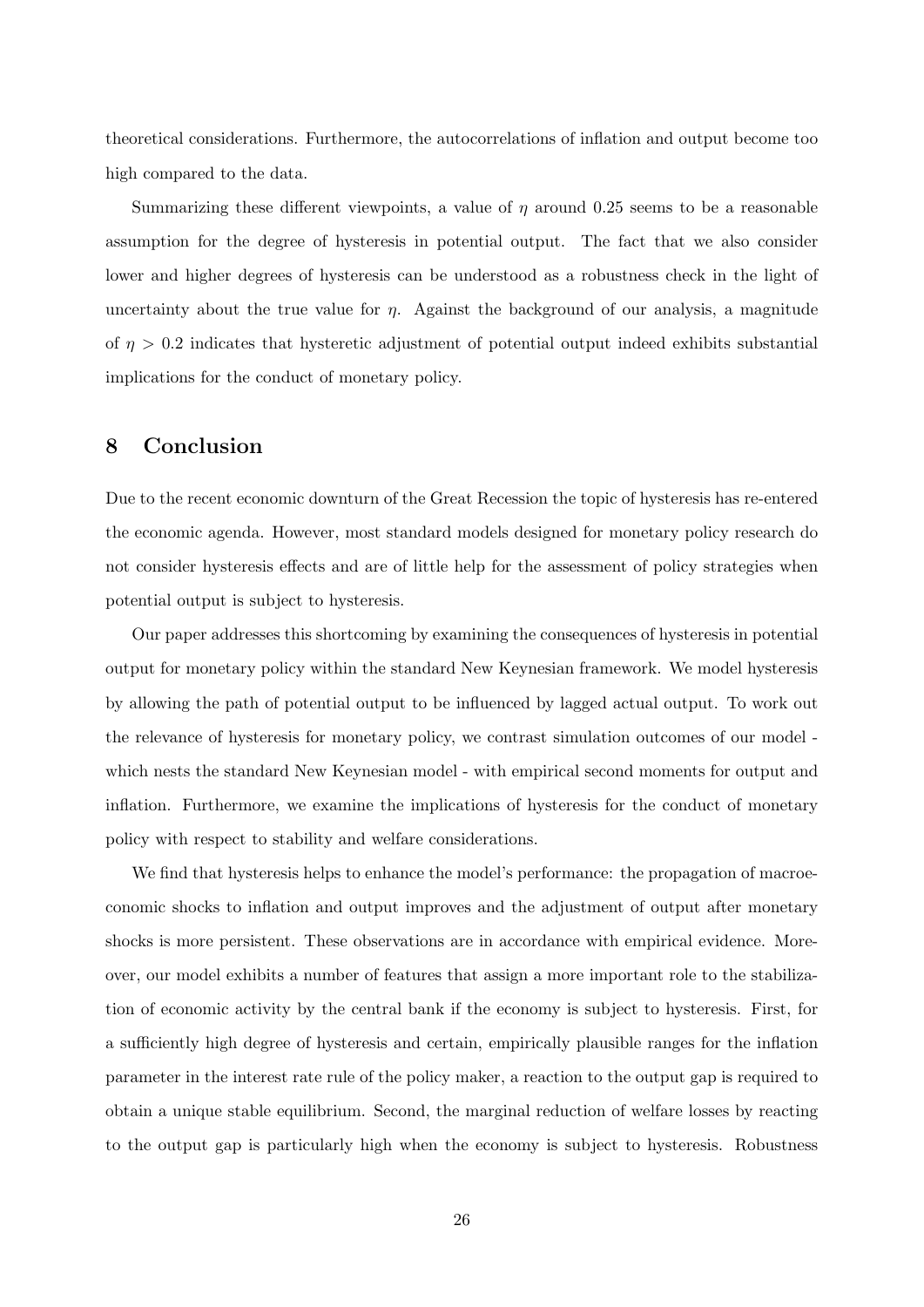checks show that actively stabilizing the output gap can reduce welfare losses even when the output gap is measured with error. Furthermore, reacting to output instead of the output gap does not necessarily increase welfare losses, as is inevitably the case in the standard New Keynesian model.

We consider our analysis as a first step towards a better understanding of the consequences of hysteresis for monetary policy. Our findings point out that hysteresis in potential output bears important implications for the conduct of monetary policy and that ignoring hysteresis effects may be costly. Thus, more research is required to enhance the reliability of policy recommendations. Continuing work in this field may comprise the consideration of hysteretic adjustment in larger models. This would facilitate the analysis of adjustment dynamics and policy implications in a more realistic macroeconomic setting. Besides this, as also pointed out by DeLong and Summers (2012), further empirical evidence for the quantification of the degree of hysteresis in potential output is another important step to learn more about the hysteresis mechanism and its implications for economic policy. Thereby, as mentioned by O'Shaughnessy (2011), the potential asymmetry of hysteretic adjustment with respect to the direction of shock impulses might be an important issue. Further research could thus differentiate between expansionary and contractionary demand shocks with regard to the magnitude and the timing of the hysteretic adjustment.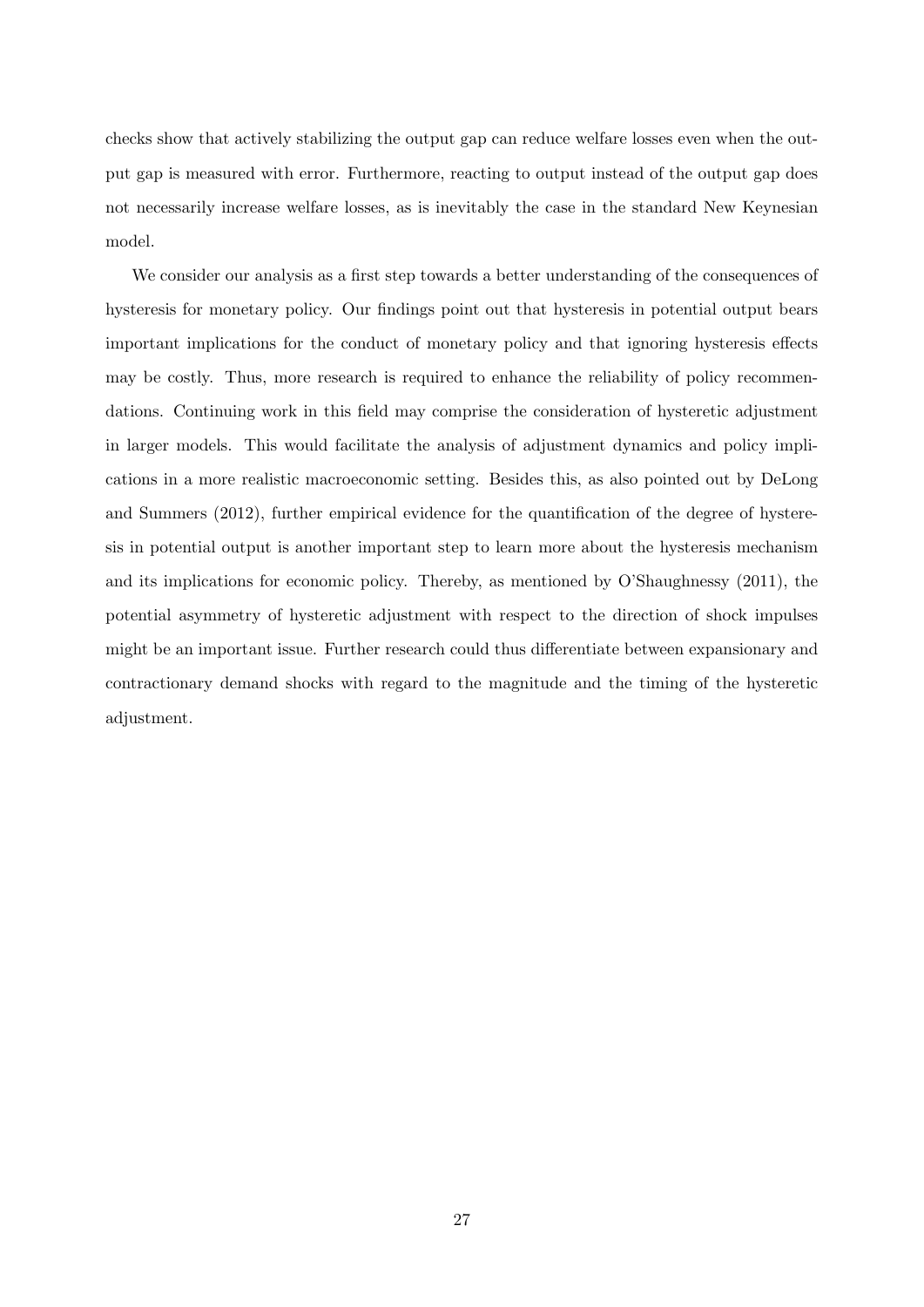# References

- Angeloni, I., Coenen, G., Smets, F., 2003. Persistence, The Transmission Mechanism And Robust Monetary Policy. Scottish Journal of Political Economy 50 (5), 527–549.
- Arrow, K., 1962. The Economic Implications of Learning by Doing. The Review of Economic Studies 29 (3), 155–173.
- Ball, L., 1999. Aggregate Demand and Long-Run Unemployment. Brookings Papers on Economic Activity 30 (2), 189–251.
- Ball, L., Mankiw, G., 2002. The NAIRU in Theory and Practice. Journal of Economic Perspectives 16 (4), 115–136.
- Bank of England, 2012. Monetary Policy and the Damaged Economy. Speech at the Society of Business Economists Annual Conference, London, Bank of England.
- Bean, C., 1983. Targeting Nominal Income: An Appraisal. Economic Journal 93 (372), 806–819.
- Blanchard, O., 2008. The State of Macro. NBER Working Papers 14259, National Bureau of Economic Research, Inc.
- Blanchard, O., Kahn, C., 1980. The Solution of Linear Difference Models under Rational Expectations. Econometrica 48 (5), 1305–1311.
- Blanchard, O., Summers, L., 1987. Hysteresis in Unemployment. European Economic Review 31 (1-2), 288–295.
- Blanchard, O., Summers, L., 1988. Beyond the Natural Rate Hypothesis. American Economic Review 78 (2), 182–187.
- Cerra, V., Saxena, S. C., 2008. Growth dynamics: The myth of economic recovery. American Economic Review 98 (1), 439–57.
- Christiano, L. J., Eichenbaum, M., Evans, C. L., 2005. Nominal Rigidities and the Dynamic Effects of a Shock to Monetary Policy. Journal of Political Economy 113 (1), 1–45.
- Cornwall, J., Cornwall, W., 2002. A Demand and Supply Analysis of Productivity Growth. Economica 13 (2), 203–229.
- Daly, M., Hobijn, B., Sahin, A., Valletta, R., 2011. A Rising Natural Rate of Unemployment: Transitory or Permanent? Tinbergen Institute Discussion Papers 11-160/3, Tinbergen Institute.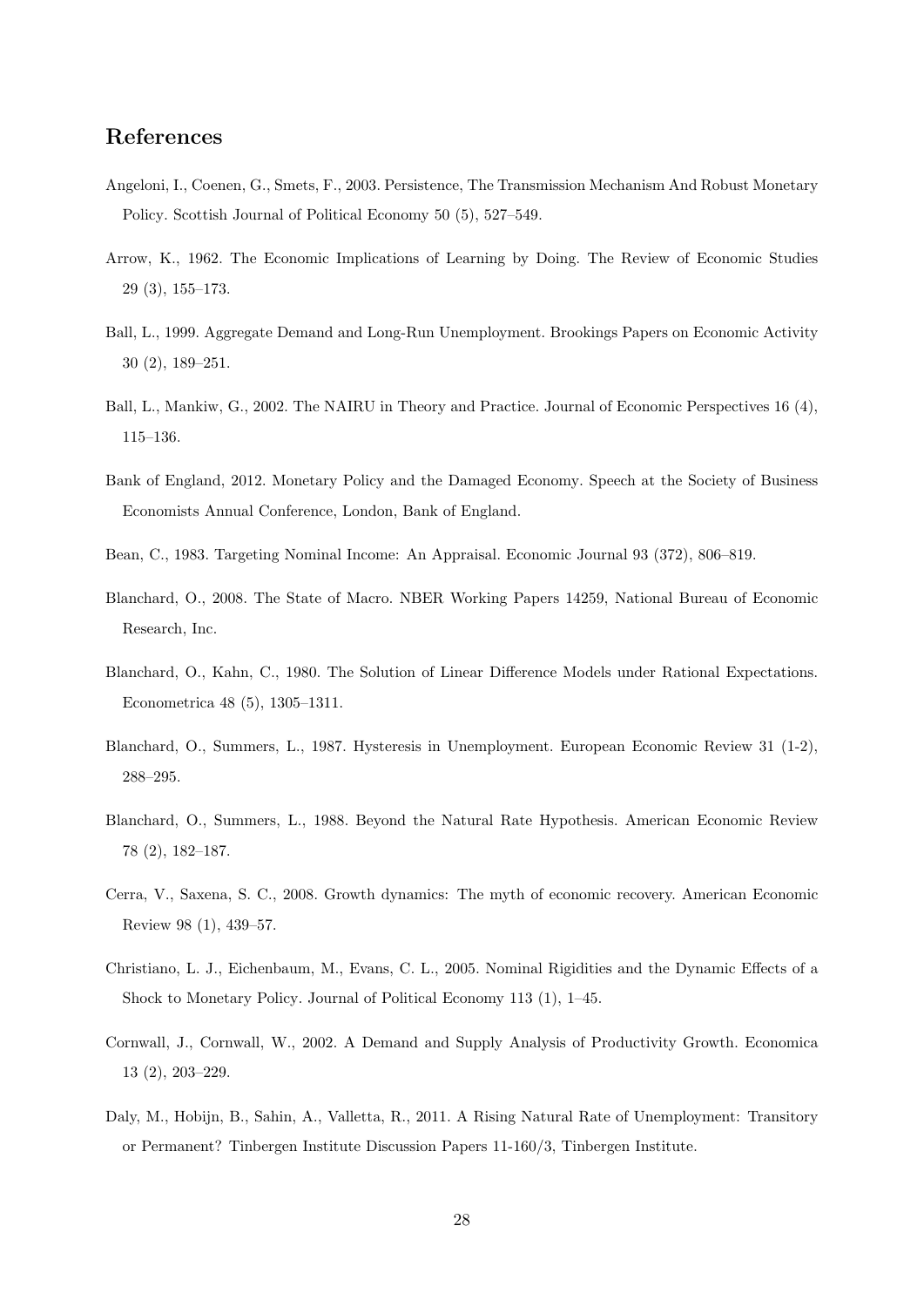- DeGrauwe, P., Costa Storti, C., 2007. Monetäre Politik und reale Ökonomie. In: Schettkat, R., Langkau, J. (Eds.), Aufschwung für Deutschland: Plädover international renommierter Ökonomen für eine bessere Wirtschaftspolitik. Bonn, pp. 49–80.
- DeLong, J., Summers, L., 2012. Fiscal Policy in a Depressed Economy. Tech. rep.
- European Central Bank, Oct 2000. Potential Output Growth and Output Gaps: Concept, Uses and Estimates. Monthly bulletin, European Central Bank.
- European Commission, 2009. Impact of the Current Economic and Financial Crisis on Potential Output. Occasional paper, European Commission.
- Fritsche, U., Gottschalk, J., Apr. 2006. The New Keynesian Model and the Long-run Vertical Phillips Curve: Does it hold for Germany? Macroeconomics and Finance Series 200601, Hamburg University, Department Wirtschaft und Politik.
- Furceri, D., Mourougane, A., 2009. The Effect of Financial Crises on Potential Output: New Empirical Evidence from OECD Countries. OECD Economics Department Working Papers 699, OECD Publishing.
- Galí, J., 2008. Monetary Policy, Inflation, and the Business Cycle An Introduction to the New Keynesian Framework. Princeton, Woodstock.
- Hargreaves Heap, S., 1980. Choosing the Wrong Natural Rate: Accelerating Inflation or Decelerating Employment and Growth? Economic Journal 90 (359), 611–620.
- IMF, 2009. What's the Damage? Medium-term Output Dynamics After Banking Crises. IMF Working Paper 09/245, International Monetary Fund.
- Jäger, A., Parkinson, M., 1994. Some Evidence on Hysteresis in Unemployment Rates. European Economic Review 38 (2), 329–342.
- Kaldor, N., 1966. Causes of the Slow Rate of Economic Growth in the UK. Cambridge.
- Kapadia, S., 2005. Optimal Monetary Policy under Hysteresis. Economics Series Working Papers 250, University of Oxford, Department of Economics.
- Lavoie, M., 2004. The New Consensus on Monetary Policy Seen From a Post-Keynesian Perspective. In: Lavoie, M., Seccareccia, M. (Eds.), Central Banking in the Modern World. Alternative Perspectives. Cheltenham, Northampton, pp. 15–35.
- Layard, R., Bean, C., 1989. Why Does Unemployment Persist? Scandinavian Journal of Economics 91 (2), 371–396.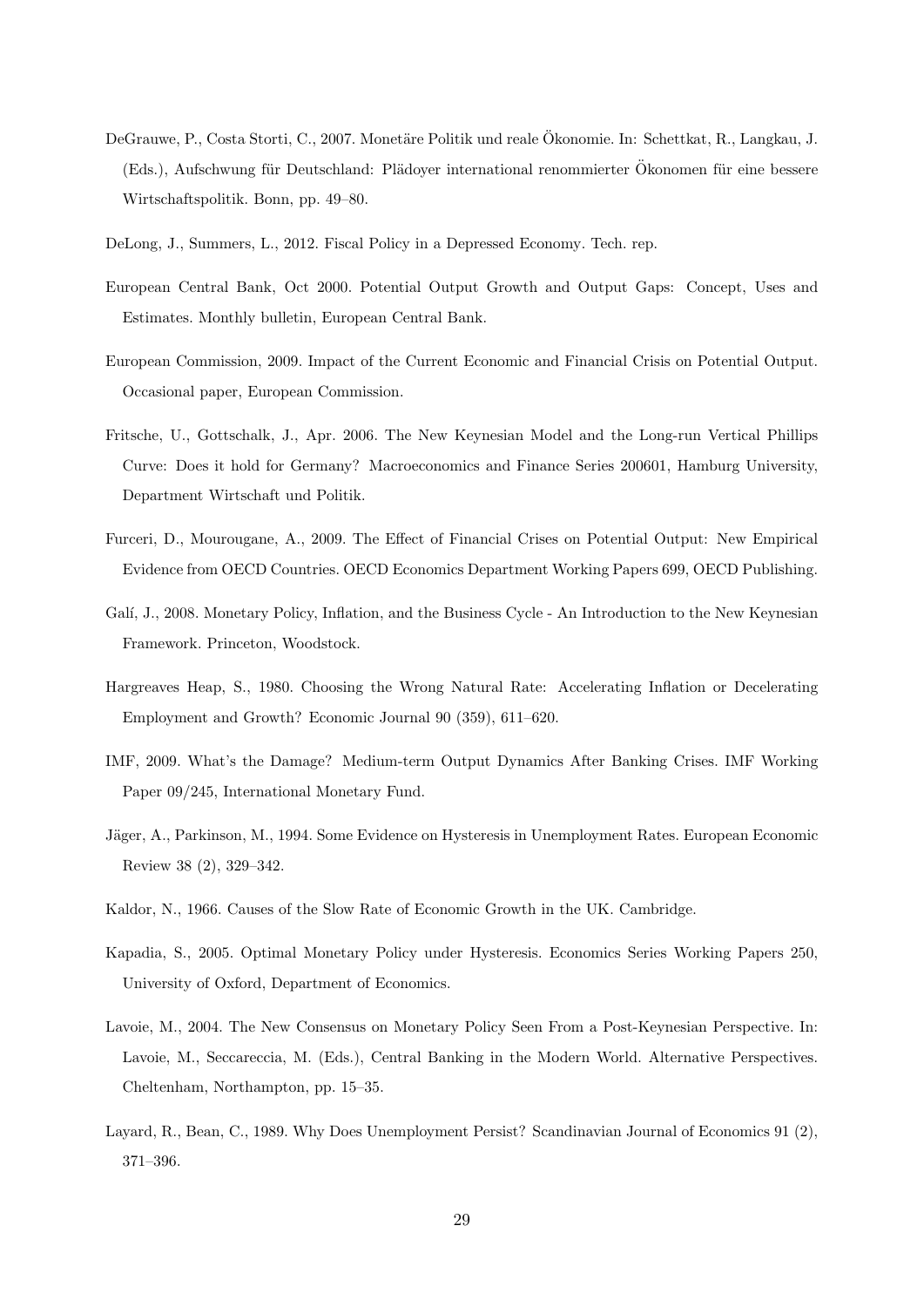- Lechthaler, W., Merkl, C., Snower, D. J., 2010. Monetary Persistence and the Labor Market: A New Perspective. Journal of Economic Dynamics and Control 34 (5), 968–983.
- L´eon-Ledesma, M., Thirlwall, A., 2002. The Endogeneity of the Natural Rate of Growth. Cambridge Journal of Economics 26 (4), 441–459.
- Lindbeck, A., Snower, D., 1988. Long-term Unemployment and Macroeconomic Policy. American Economic Review 78 (2), 38–43.
- Logeay, C., Tober, S., 2006. Hysteresis and the Nairu in the Euro Area. Scottish Journal of Political Economy 53 (4), 409–429.
- Mankiw, G., 2001. The Inexorable and Mysterious Tradeoff between Inflation and Unemployment. Economic Journal 111 (471), C45–C61.
- McCallum, B., 2001. Should Monetary Policy Respond Strongly to Output Gaps? American Economic Review 91 (2), 258–262.
- McCallum, B. T., January 1988. Robustness Properties of a Rule for Monetary Policy. Carnegie-Rochester Conference Series on Public Policy 29 (1), 173–203.
- McCallum, B. T., Apr. 1997. Issues in the Design of Monetary Policy Rules. NBER Working Papers 6016, National Bureau of Economic Research, Inc.
- McGregor, A., 1978. Unemployment Duration and Re-employment Propability. Economic Journal 88 (352), 693–706.
- Onatski, A., 2000. Robust Monetary Policy under Model Uncertainty: Incorporating Rational Expectations. Working paper, Department of Economics, Columbia University.
- Orphanides, A., 1999. The Quest for Prosperity Without Inflation. Working Paper Series 93, Sveriges Riksbank (Central Bank of Sweden).
- Orphanides, A., Porter, R. D., Reifschneider, D., Tetlow, R., Finan, F., 2000. Errors in the Measurement of the Output Gap and the Design of Monetary Policy. Journal of Economics and Business 52 (1-2), 117–141.
- Paez-Farrell, J., Jun. 2012. Resuscitating the Ad Hoc Loss Function for Monetary Policy Analysis. Discussion Paper Series 201206, Department of Economics, Loughborough University.

Phelps, E., 1972. Inflation Policy and Unemployment Theory. London.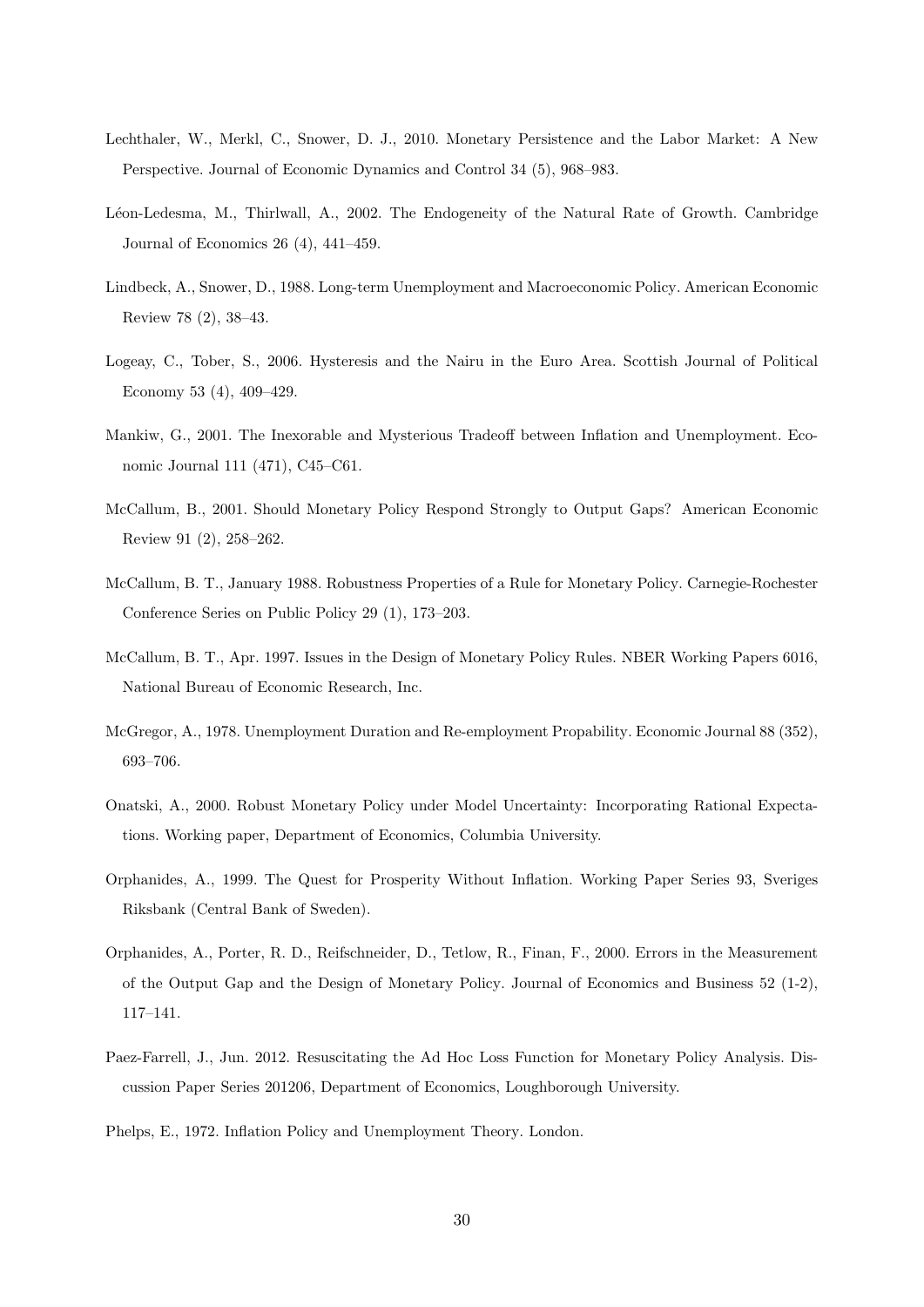- Pisani-Ferry, J., van Pottelsberghe, B., 2009. Handle with Care! Post-crisis Growth in the EU. Policy Briefs 301, Bruegel.
- Pissarides, C., 1992. Loss of Skill during Unemployment and the Persistence of Employment Shocks. The Quarterly Journal of Economics 107 (4), 1371–1391.
- Rotemberg, J., Woodford, M., 1999. Interest Rate Rules in an Estimated Sticky Price Model. In: Taylor, J. (Ed.), Monetary Policy Rules. Cambridge, MA, pp. 57–126.
- Schmid, K., 2010. Medium-run Macrodynamics and the Consensus View of Stabilization Policy. Diskussionspapiere aus dem Institut für Volkswirtschaftslehre der Universität Hohenheim 322/2010, Department of Economics, University of Hohenheim, Germany.
- Smets, F., Wouters, R., 2003. An Estimated Dynamic Stochastic General Equilibrium Model of the Euro Area. Journal of the European Economic Association 1 (5), 1123–1175.
- Solow, R., 1960. Investment and Technical Progress. In: Arrow, K., Karlin, S., Suppes, P. (Eds.), Mathematical Methods in Social Sciences. Stanford, pp. 89–104.
- Solow, R., 2000. Unemployment in the United States and in Europe A Contrast and the Reasons. CESifo Working Paper Series 231, CESifo Group Munich.
- Spahn, H.-P., 2000. Strukturell Arbeitslose Gibt's die? Der Unvollkommene Wettbewerb am Arbeitsmarkt und das Beschäftigungsproblem. In: Hegner, S., Schechler, J., Walter, H. (Eds.), Wachstum. Strukturwandel und Wettbewerb. Stuttgart, pp. 199–225.
- Stock, J. H., Watson, M. W., 1999. Business Cycle Fluctuations in US Macroeconomic Time Series. In: Taylor, J. B., Woodford, M. (Eds.), Handbook of Macroeconomics. Vol. 1 of Handbook of Macroeconomics. Elsevier, Ch. 1, pp. 3–64.
- Svensson, L., 2000. Open-economy Inflation Targeting. Journal of International Economics 50 (1), 155–183.
- Taylor, J., 1979. Estimation and Control of a Macroeconomic Model with Rational Expectations. Econometrica 47 (5), 1267–1286.
- Taylor, J., 1999a. A Historical Analysis of Monetary Policy Rules. In: Taylor, J. (Ed.), Monetary Policy Rules. Cambridge, MA, pp. 319–348.
- Taylor, J., 1999b. Monetary Policy Rules. Cambridge, MA.
- Taylor, J. B., 1993. Discretion versus Policy Rules in Practice. Carnegie-Rochester Conference Series on Public Policy 39 (1), 195–214.